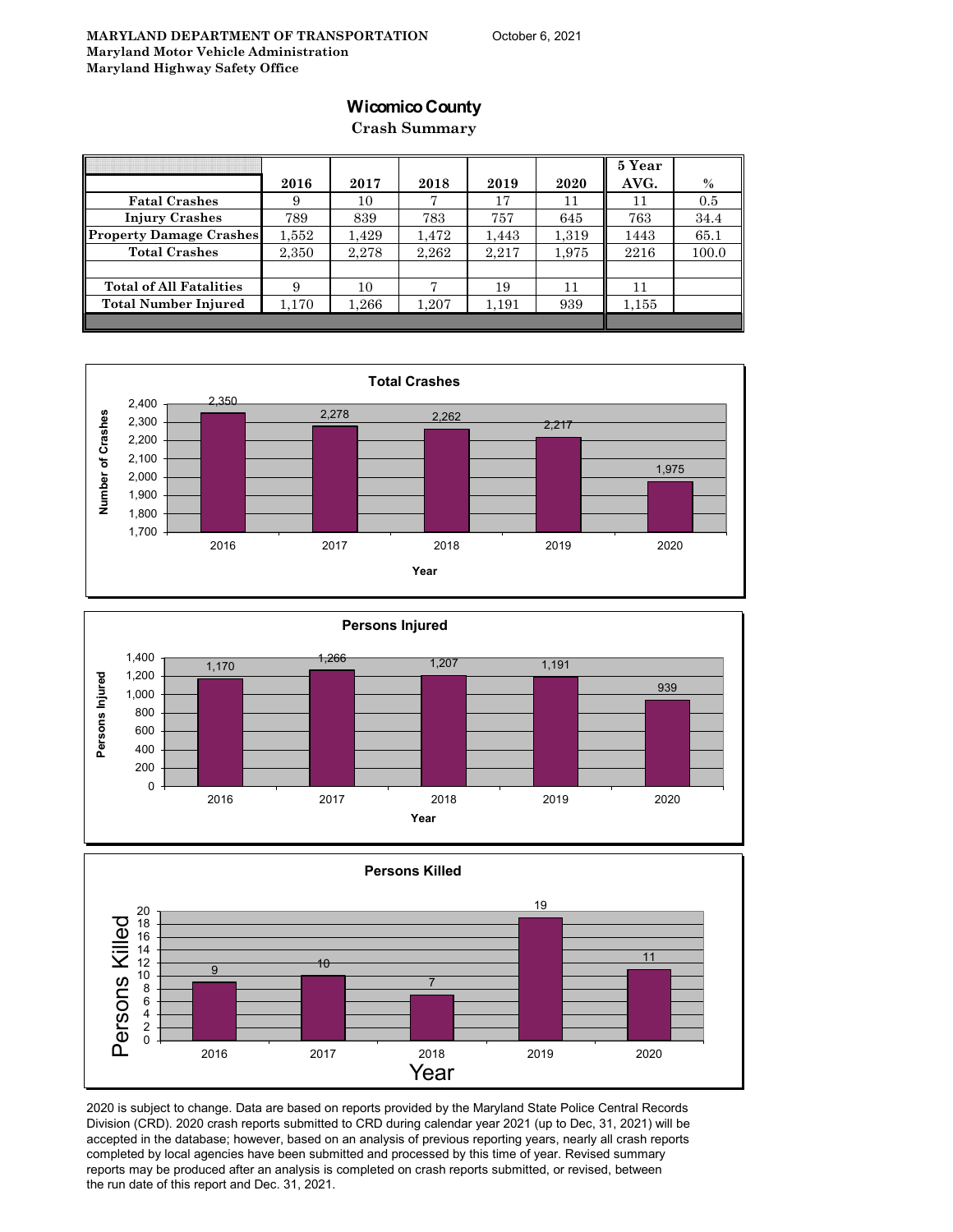|                       |                  |                  | <b>Route Type</b> |                  |                  |                  |          |
|-----------------------|------------------|------------------|-------------------|------------------|------------------|------------------|----------|
|                       |                  |                  |                   |                  |                  |                  |          |
| <b>Route Type</b>     | 2016             | 2017             | 2018              | 2019             | 2020             | AVG.             | $\%$     |
| <b>IS</b>             | $\overline{0}$   | $\overline{0}$   | $\overline{0}$    | $\overline{0}$   | $\theta$         | $\mathbf{0}$     | 0.0      |
| <b>US</b>             | 829              | 861              | 852               | 830              | 740              | 822              | 37.1     |
| <b>MD</b>             | 251              | 285              | 295               | 259              | 258              | 270              | 12.2     |
| $\bf CO$              | 366              | 343              | 392               | 368              | 333              | 360              | 16.3     |
| MU                    | 496              | 480              | 474               | 493              | 421              | 473              | $21.3\,$ |
| GV                    | $\mathbf{0}$     | $\overline{0}$   | $\boldsymbol{0}$  | $\boldsymbol{0}$ | $\overline{0}$   | $\mathbf{0}$     | 0.0      |
| $\mathbf{SR}$         | $\overline{0}$   | $\overline{0}$   | $\mathbf{1}$      | $\boldsymbol{0}$ | $\overline{0}$   | $\mathbf{0}$     | 0.0      |
| <b>OP</b>             | $\,6$            | $\sqrt{4}$       | $\sqrt{4}$        | $\overline{4}$   | 5                | 5                | 0.2      |
| Balto. City CY        | $\overline{0}$   | $\mathbf{0}$     | $\boldsymbol{0}$  | $\overline{0}$   | $\overline{0}$   | $\mathbf{0}$     | 0.0      |
| <b>Parking Lots</b>   | 215              | 193              | 167               | 178              | 140              | 179              | 8.1      |
| Unknown               | 187              | 112              | 77                | 85               | 78               | 108              | $4.9\,$  |
| <b>Total Crashes</b>  | 2,350            | 2,278            | 2,262             | 2,217            | 1,975            | 2216             | 100.0    |
|                       |                  |                  |                   |                  |                  |                  |          |
|                       |                  |                  |                   |                  |                  |                  |          |
| <b>Route Type</b>     | 2016             | 2017             | 2018              | 2019             | 2020             | AVG.             | $\%$     |
| <b>IS</b>             | $\overline{0}$   | $\Omega$         | $\mathbf{0}$      | $\Omega$         | $\overline{0}$   | $\overline{0}$   | 0.0      |
| <b>US</b>             | 321              | 369              | 326               | 324              | 272              | 322              | 42.3     |
| <b>MD</b>             | 86               | 107              | 114               | 94               | 92               | 99               | 12.9     |
| $\bf CO$              | 127              | 119              | 128               | 134              | 102              | 122              | 16.0     |
| MU                    | 170              | 179              | 185               | 172              | 143              | 170              | 22.3     |
| GV                    | $\boldsymbol{0}$ | $\boldsymbol{0}$ | $\boldsymbol{0}$  | $\boldsymbol{0}$ | $\mathbf{0}$     | $\boldsymbol{0}$ | $0.0\,$  |
| SR                    | $\overline{0}$   | $\boldsymbol{0}$ | $\boldsymbol{0}$  | $\boldsymbol{0}$ | $\boldsymbol{0}$ | $\mathbf{0}$     | 0.0      |
| <b>OP</b>             | $\boldsymbol{0}$ | $\mathbf{1}$     | $\mathbf{0}$      | $\overline{2}$   | $\mathbf{1}$     | $\mathbf{1}$     | 0.1      |
| Balto. City CY        | $\mathbf{0}$     | $\boldsymbol{0}$ | $\boldsymbol{0}$  | $\mathbf{0}$     | $\mathbf{0}$     | $\overline{0}$   | $0.0\,$  |
| <b>Parking Lots</b>   | 25               | 31               | 21                | 15               | 23               | 23               | 3.0      |
| Unknown               | 60               | $33\,$           | $\boldsymbol{9}$  | 16               | 12               | 26               | $3.4\,$  |
| <b>Injury Crashes</b> | 789              | 839              | 783               | 757              | 645              | 763              | 100.0    |
|                       |                  |                  |                   |                  |                  |                  |          |
|                       |                  |                  |                   |                  |                  |                  |          |
| <b>Route Type</b>     | 2016             | 2017             | 2018              | 2019             | 2020             | AVG.             | $\%$     |
| IS                    | $\boldsymbol{0}$ | $\boldsymbol{0}$ | $\boldsymbol{0}$  | $\boldsymbol{0}$ | $\boldsymbol{0}$ | $\boldsymbol{0}$ | 0.0      |
| US                    | $\!3$            | 7                | $\bf 4$           | 7                | $\,6\,$          | $\bf 5$          | $50.0\,$ |
| <b>MD</b>             | $\overline{4}$   | $\overline{2}$   | $\mathbf{1}$      | $\,6\,$          | $\mathbf{1}$     | $\overline{3}$   | 25.9     |
| $\bf CO$              | $\,2$            | $\boldsymbol{0}$ | $\mathbf 1$       | $\,2$            | $\,3$            | $\,2$            | 14.8     |
| MU                    | $\boldsymbol{0}$ | $\mathbf{1}$     | $\mathbf{1}$      | $\overline{2}$   | $\mathbf{1}$     | $\,1\,$          | 9.3      |
| GV                    | $\boldsymbol{0}$ | $\boldsymbol{0}$ | $\boldsymbol{0}$  | $\boldsymbol{0}$ | $\boldsymbol{0}$ | $\boldsymbol{0}$ | $0.0\,$  |
| $\mathbf{SR}$         | $\boldsymbol{0}$ | $\boldsymbol{0}$ | $\boldsymbol{0}$  | $\boldsymbol{0}$ | $\boldsymbol{0}$ | $\boldsymbol{0}$ | $0.0\,$  |
| <b>OP</b>             | $\boldsymbol{0}$ | $\mathbf{0}$     | $\boldsymbol{0}$  | $\mathbf{0}$     | $\mathbf{0}$     | $\mathbf{0}$     | $0.0\,$  |
| Balto. City CY        | $\boldsymbol{0}$ | $\mathbf{0}$     | $\boldsymbol{0}$  | $\boldsymbol{0}$ | $\boldsymbol{0}$ | $\boldsymbol{0}$ | $0.0\,$  |
| <b>Parking Lots</b>   | $\boldsymbol{0}$ | $\boldsymbol{0}$ | $\boldsymbol{0}$  | $\boldsymbol{0}$ | $\boldsymbol{0}$ | $\boldsymbol{0}$ | $0.0\,$  |
| Unknown               | $\boldsymbol{0}$ | $\boldsymbol{0}$ | $\boldsymbol{0}$  | $\boldsymbol{0}$ | $\boldsymbol{0}$ | $\boldsymbol{0}$ | $0.0\,$  |

**Fatal Crashes** 9 10 7 17 11 11 100.0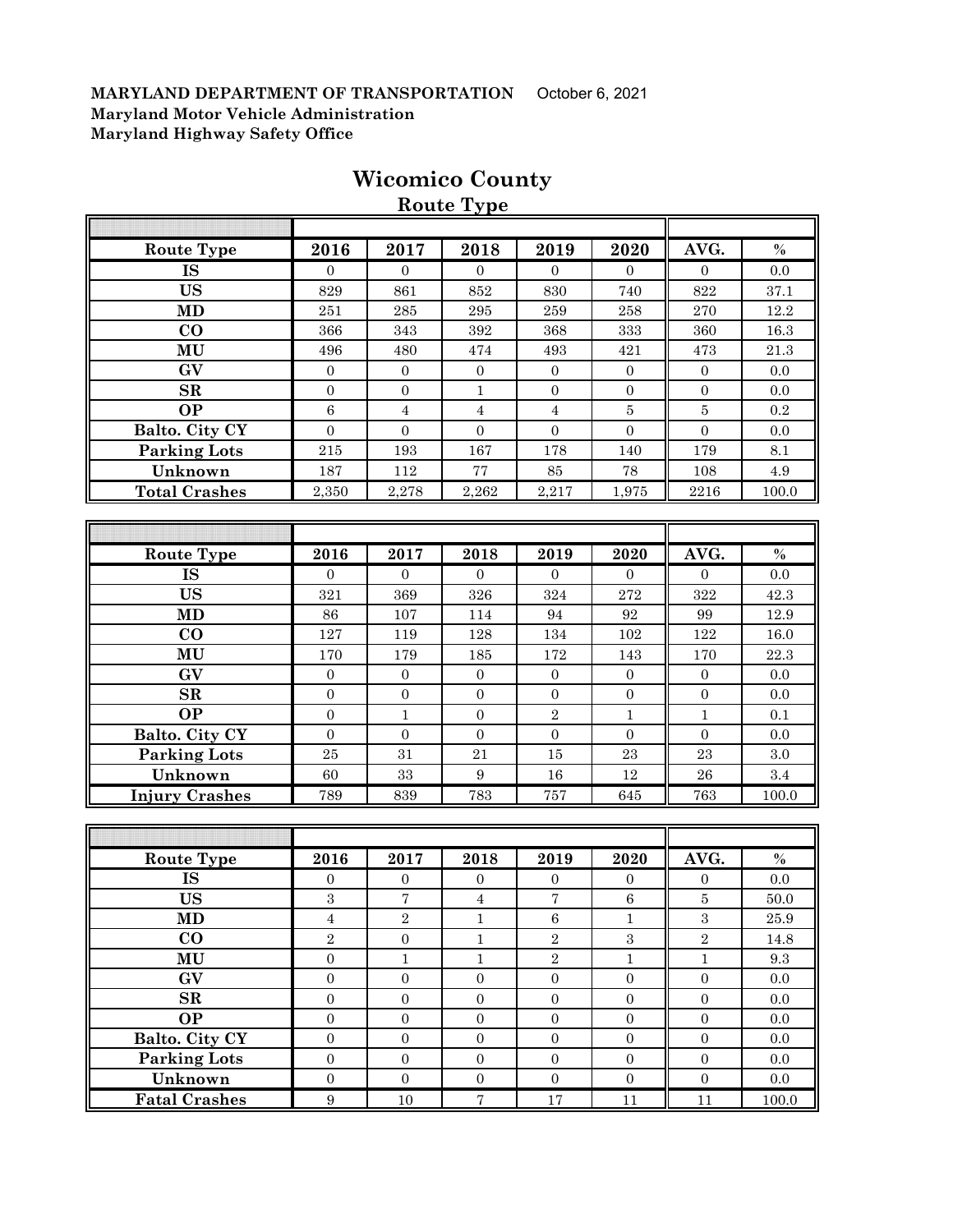|                                    |                     |                     | County                         |                                |                                    |                     |             |
|------------------------------------|---------------------|---------------------|--------------------------------|--------------------------------|------------------------------------|---------------------|-------------|
|                                    |                     |                     |                                |                                |                                    |                     |             |
| County                             | 2016                | 2017                | 2018                           | 2019                           | 2020                               | AVG.                | $\%$        |
| Allegany                           | 0                   | $\overline{0}$      | $\overline{0}$                 | $\overline{0}$                 | $\overline{0}$                     | 0                   | 0.0         |
| Anne Arundel                       | $\overline{0}$      | 0                   | $\mathbf{0}$                   | $\mathbf{0}$                   | $\overline{0}$                     | $\overline{0}$      | 0.0         |
| <b>Baltimore</b>                   | $\overline{0}$      | $\overline{0}$      | $\overline{0}$                 | $\overline{0}$                 | $\overline{0}$                     | $\overline{0}$      | 0.0         |
| Calvert                            | $\theta$            | $\theta$            | $\theta$                       | $\theta$                       | $\theta$                           | $\overline{0}$      | 0.0         |
| Caroline                           | $\overline{0}$      | $\overline{0}$      | $\overline{0}$                 | $\overline{0}$                 | $\overline{0}$                     | $\overline{0}$      | 0.0         |
| Carroll                            | $\boldsymbol{0}$    | $\boldsymbol{0}$    | $\boldsymbol{0}$               | $\mathbf{0}$                   | $\boldsymbol{0}$                   | 0                   | 0.0         |
| Cecil                              | $\mathbf{0}$        | $\overline{0}$      | $\mathbf{0}$                   | $\boldsymbol{0}$               | $\boldsymbol{0}$                   | $\overline{0}$      | 0.0         |
| Charles                            | $\overline{0}$      | $\overline{0}$      | $\overline{0}$                 | $\overline{0}$                 | $\overline{0}$                     | $\overline{0}$      | 0.0         |
| Dorchester                         | $\overline{0}$      | $\overline{0}$      | $\overline{0}$                 | $\mathbf{0}$                   | $\overline{0}$                     | $\overline{0}$      | 0.0         |
| Frederick                          | $\overline{0}$      | $\overline{0}$      | $\mathbf{0}$                   | $\mathbf{0}$                   | $\overline{0}$                     | $\overline{0}$      | 0.0         |
| Garrett                            | $\mathbf{0}$        | $\mathbf{0}$        | $\theta$                       | $\theta$                       | $\boldsymbol{0}$                   | $\overline{0}$      | 0.0         |
| Harford                            | $\mathbf{0}$        | $\mathbf{0}$        | $\overline{0}$                 | $\boldsymbol{0}$               | $\boldsymbol{0}$                   | $\mathbf{0}$        | 0.0         |
| Howard                             | 0                   | 0                   | 0                              | $\bf{0}$                       | 0                                  | 0                   | 0.0         |
| Kent                               | $\boldsymbol{0}$    | $\mathbf{0}$        | $\bf{0}$                       | $\boldsymbol{0}$               | 0                                  | 0                   | 0.0         |
| Montgomery                         | $\overline{0}$      | $\overline{0}$      | $\overline{0}$                 | $\overline{0}$                 | $\overline{0}$                     | $\overline{0}$      | 0.0         |
| Prince George's                    | $\overline{0}$      | $\overline{0}$      | $\overline{0}$                 | $\overline{0}$                 | $\overline{0}$                     | $\overline{0}$      | 0.0         |
| Queen Anne's                       | $\overline{0}$      | $\overline{0}$      | $\overline{0}$                 | $\overline{0}$                 | $\overline{0}$                     | $\overline{0}$      | 0.0         |
| St. Mary's                         | $\mathbf{0}$        | $\mathbf{0}$        | $\boldsymbol{0}$               | $\boldsymbol{0}$               | $\boldsymbol{0}$                   | $\overline{0}$      | 0.0         |
| Somerset                           | $\overline{0}$      | $\overline{0}$      | $\overline{0}$                 | $\overline{0}$                 | $\overline{0}$                     | $\overline{0}$      | 0.0         |
| Talbot                             | 0                   | 0                   | 0                              | 0                              | $\boldsymbol{0}$                   | 0                   | 0.0         |
| Washington                         | $\overline{0}$      | $\overline{0}$      | $\overline{0}$                 | $\overline{0}$                 | $\overline{0}$                     | $\overline{0}$      | 0.0         |
| Wicomico                           | 2,350               | 2,278               | 2.262                          | 2.217                          | 1,975                              | 2.216               | 100.0       |
| Worcester                          | 0                   | 0                   | 0                              | 0                              | $\boldsymbol{0}$                   | $\boldsymbol{0}$    | 0.0         |
| <b>Baltimore City</b>              | 0                   | $\boldsymbol{0}$    | $\mathbf{0}$                   | $\boldsymbol{0}$               | $\boldsymbol{0}$                   | 0                   | 0.0         |
| <b>Total Crashes</b>               | 2,350               | 2,278               | 2,262                          | 2,217                          | 1,975                              | 2,216               | 100.0       |
|                                    |                     |                     |                                |                                |                                    |                     |             |
|                                    |                     |                     |                                |                                |                                    |                     |             |
|                                    |                     |                     |                                |                                |                                    |                     |             |
|                                    |                     |                     |                                |                                |                                    |                     |             |
| County                             | 2016<br>0           | 2017<br>0           | 2018<br>$\mathbf{0}$           | 2019<br>$\mathbf{0}$           | 2020<br>$\mathbf{0}$               | AVG.<br>0           | $\%$<br>0.0 |
| Allegany<br>Anne Arundel           |                     |                     |                                |                                |                                    |                     |             |
| <b>Baltimore</b>                   | $\mathbf{0}$        | $\overline{0}$      | $\mathbf{0}$<br>$\overline{0}$ | $\mathbf{0}$<br>$\overline{0}$ | $\boldsymbol{0}$<br>$\overline{0}$ | $\overline{0}$      | 0.0         |
|                                    | $\mathbf{0}$        | $\boldsymbol{0}$    |                                |                                |                                    | $\bf{0}$            | 0.0         |
| Calvert                            | $\boldsymbol{0}$    | $\boldsymbol{0}$    | $\boldsymbol{0}$               | $\boldsymbol{0}$               | $\boldsymbol{0}$                   | $\mathbf{0}$        | 0.0         |
| Caroline<br>Carroll                | 0<br>$\overline{0}$ | 0<br>$\overline{0}$ | $\bf{0}$<br>$\overline{0}$     | $\bf{0}$<br>$\overline{0}$     | $\bf{0}$<br>$\overline{0}$         | 0<br>$\overline{0}$ | $_{0.0}$    |
| Cecil                              | $\overline{0}$      | $\overline{0}$      | $\overline{0}$                 | $\overline{0}$                 | $\overline{0}$                     | $\overline{0}$      | 0.0<br>0.0  |
| Charles                            | $\overline{0}$      | 0                   | $\mathbf{0}$                   | $\mathbf{0}$                   | $\overline{0}$                     | $\overline{0}$      |             |
| Dorchester                         | $\overline{0}$      | $\overline{0}$      | $\overline{0}$                 | $\overline{0}$                 | $\overline{0}$                     | $\overline{0}$      | 0.0         |
| Frederick                          | $\overline{0}$      | $\overline{0}$      | $\overline{0}$                 | $\overline{0}$                 | $\overline{0}$                     | $\overline{0}$      | 0.0<br>0.0  |
| Garrett                            | $\overline{0}$      | $\overline{0}$      | $\overline{0}$                 | $\overline{0}$                 | $\overline{0}$                     | 0                   | 0.0         |
| Harford                            | $\overline{0}$      | $\overline{0}$      | $\mathbf{0}$                   | $\overline{0}$                 | $\overline{0}$                     | $\overline{0}$      | 0.0         |
| Howard                             | $\theta$            | $\overline{0}$      | $\theta$                       | $\theta$                       | $\theta$                           | $\overline{0}$      | 0.0         |
| Kent                               | $\overline{0}$      | $\overline{0}$      | $\overline{0}$                 | $\overline{0}$                 | $\overline{0}$                     | $\overline{0}$      | 0.0         |
|                                    | $\boldsymbol{0}$    | $\boldsymbol{0}$    | $\boldsymbol{0}$               | $\mathbf{0}$                   | $\boldsymbol{0}$                   | 0                   | 0.0         |
| Montgomery<br>Prince George's      | $\mathbf{0}$        | $\overline{0}$      | $\mathbf{0}$                   | $\mathbf{0}$                   | $\boldsymbol{0}$                   | $\overline{0}$      | 0.0         |
| Queen Anne's                       | $\overline{0}$      | $\overline{0}$      | $\overline{0}$                 | $\overline{0}$                 | $\overline{0}$                     | $\overline{0}$      | 0.0         |
| St. Mary's                         | $\overline{0}$      | $\overline{0}$      | $\overline{0}$                 | $\overline{0}$                 | $\overline{0}$                     | $\overline{0}$      | 0.0         |
| Somerset                           | $\overline{0}$      | $\overline{0}$      | $\mathbf{0}$                   | $\mathbf{0}$                   | $\overline{0}$                     | $\overline{0}$      | 0.0         |
| Talbot                             | $\mathbf{0}$        | $\mathbf{0}$        | $\boldsymbol{0}$               | $\boldsymbol{0}$               | $\boldsymbol{0}$                   | $\bf{0}$            |             |
| Washington                         | $\mathbf{0}$        | $\overline{0}$      | $\overline{0}$                 | $\overline{0}$                 | $\overline{0}$                     | $\overline{0}$      | 0.0<br>0.0  |
| Wicomico                           |                     |                     |                                |                                |                                    |                     |             |
|                                    | 789                 | 839                 | 783                            | 757                            | 645                                | 763                 | 100.0       |
| Worcester<br><b>Baltimore City</b> | 0<br>$\theta$       | 0<br>$\theta$       | 0<br>$\Omega$                  | 0<br>$\Omega$                  | 0<br>$\Omega$                      | 0<br>$\theta$       | 0.0         |
|                                    |                     |                     |                                |                                |                                    |                     | 0.0         |
| Injury Crashes                     | 789                 | 839                 | 783                            | 757                            | 645                                | 763                 | 100.0       |

| County                | 2016           | 2017           | 2018     | 2019     | 2020           | AVG.           | $\frac{0}{2}$ |
|-----------------------|----------------|----------------|----------|----------|----------------|----------------|---------------|
| Allegany              | $\Omega$       | $\theta$       | $\Omega$ | $\Omega$ | $\Omega$       | $\Omega$       | 0.0           |
| Anne Arundel          | $\theta$       | $\theta$       | $\theta$ | $\Omega$ | $\Omega$       | $\Omega$       | 0.0           |
| <b>Baltimore</b>      | $\Omega$       | $\theta$       | $\Omega$ | $\Omega$ | $\Omega$       | $\Omega$       | 0.0           |
| Calvert               | $\theta$       | $\theta$       | $\theta$ | $\Omega$ | $\Omega$       | $\Omega$       | 0.0           |
| Caroline              | $\overline{0}$ | $\theta$       | $\theta$ | $\theta$ | $\theta$       | $\theta$       | 0.0           |
| Carroll               | $\overline{0}$ | $\theta$       | $\theta$ | $\Omega$ | $\overline{0}$ | $\overline{0}$ | 0.0           |
| Cecil                 | $\theta$       | $\theta$       | $\theta$ | $\Omega$ | $\theta$       | $\Omega$       | 0.0           |
| <b>Charles</b>        | $\overline{0}$ | $\theta$       | $\theta$ | $\Omega$ | $\Omega$       | $\overline{0}$ | 0.0           |
| Dorchester            | $\overline{0}$ | $\theta$       | $\theta$ | $\Omega$ | $\theta$       | $\Omega$       | 0.0           |
| Frederick             | $\overline{0}$ | $\theta$       | $\theta$ | $\Omega$ | $\Omega$       | $\Omega$       | 0.0           |
| Garrett               | $\overline{0}$ | $\overline{0}$ | $\theta$ | $\Omega$ | $\overline{0}$ | $\overline{0}$ | 0.0           |
| Harford               | $\theta$       | $\theta$       | $\theta$ | $\Omega$ | $\theta$       | $\Omega$       | 0.0           |
| Howard                | $\theta$       | $\theta$       | $\theta$ | $\theta$ | $\theta$       | $\theta$       | 0.0           |
| Kent                  | $\theta$       | $\theta$       | $\theta$ | $\Omega$ | $\theta$       | $\Omega$       | 0.0           |
| Montgomery            | $\theta$       | $\theta$       | $\Omega$ | $\Omega$ | $\Omega$       | $\theta$       | 0.0           |
| Prince George's       | $\overline{0}$ | $\theta$       | $\theta$ | $\Omega$ | $\Omega$       | $\overline{0}$ | 0.0           |
| Queen Anne's          | $\theta$       | $\theta$       | $\theta$ | $\Omega$ | $\theta$       | $\overline{0}$ | 0.0           |
| St. Mary's            | $\overline{0}$ | $\theta$       | $\theta$ | $\theta$ | $\theta$       | $\overline{0}$ | 0.0           |
| Somerset              | $\theta$       | $\theta$       | $\theta$ | $\Omega$ | $\Omega$       | $\Omega$       | 0.0           |
| Talbot                | $\overline{0}$ | $\theta$       | $\Omega$ | $\Omega$ | $\Omega$       | $\Omega$       | 0.0           |
| Washington            | $\overline{0}$ | $\theta$       | $\theta$ | $\Omega$ | $\Omega$       | $\overline{0}$ | 0.0           |
| Wicomico              | 9              | 10             | 7        | 17       | 11             | 11             | 100.0         |
| Worcester             | $\overline{0}$ | $\Omega$       | $\theta$ | $\Omega$ | $\theta$       | $\overline{0}$ | 0.0           |
| <b>Baltimore City</b> | $\Omega$       | $\theta$       | $\theta$ | $\Omega$ | $\Omega$       | $\Omega$       | 0.0           |
| <b>Fatal Crashes</b>  | 9              | 10             | 7        | 17       | 11             | 11             | 100.0         |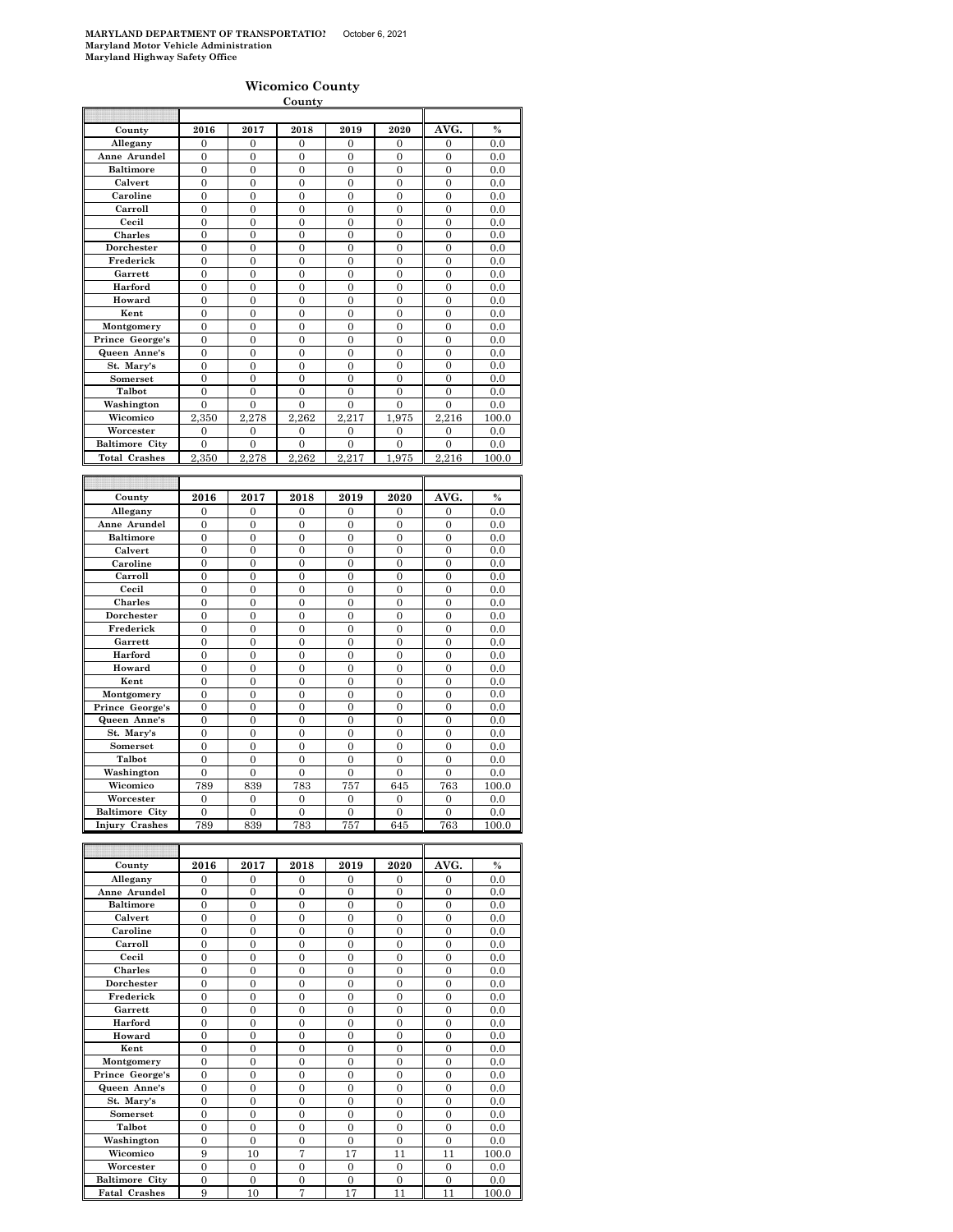|                      |                  |                  | <b>ROMANCO COMMO</b><br>Month |                |                  |                  |         |
|----------------------|------------------|------------------|-------------------------------|----------------|------------------|------------------|---------|
|                      |                  |                  |                               |                |                  |                  |         |
| Month                | 2016             | 2017             | 2018                          | 2019           | 2020             | AVG.             | $\%$    |
| January              | 190              | 146              | 183                           | 164            | 160              | 169              | 7.6     |
| February             | 199              | 143              | 152                           | 173            | 169              | 167              | 7.5     |
| March                | 175              | 175              | 159                           | 169            | 166              | 169              | 7.6     |
| April                | 173              | 180              | 165                           | 150            | 94               | 152              | 6.9     |
| May                  | 182              | 207              | 195                           | 195            | 126              | 181              | 8.2     |
| June                 | 178              | 197              | 182                           | 194            | 168              | 184              | 8.3     |
| July                 | 190              | 183              | 171                           | 160            | 174              | 176              | 7.9     |
| August               | 199              | 209              | 178                           | 190            | 208              | 197              | 8.9     |
| September            | 193              | 208              | 181                           | 204            | 172              | 192              | 8.6     |
| October              | 197              | 237              | 228                           | 229            | 197              | 218              | 9.8     |
| November             | 245              | 199              | 245                           | 207            | 180              | 215              | 9.7     |
| <b>December</b>      | 229              | 194              | 223                           | 182            | 161              | 198              | 8.9     |
| Unknown              | $\overline{0}$   | $\overline{0}$   | $\overline{0}$                | $\overline{0}$ | $\overline{0}$   | $\overline{0}$   | 0.0     |
| <b>Total Crashes</b> | 2,350            | 2,278            | 2,262                         | 2,217          | 1,975            | 2,216            | 100.0   |
|                      |                  |                  |                               |                |                  |                  |         |
|                      |                  |                  |                               |                |                  |                  |         |
| Month                | 2016             | 2017             | 2018                          | 2019           | 2020             | AVG.             | $\%$    |
| January              | 59               | 53               | 53                            | 58             | 52               | 55               | 7.2     |
| February             | 63               | 45               | 47                            | 59             | 52               | 53               | 7.0     |
| March                | 65               | 54               | 48                            | 50             | $52\,$           | 54               | 7.1     |
| April                | 64               | 76               | 57                            | 45             | 37               | 56               | 7.3     |
| May                  | 50               | 87               | 65                            | 69             | 54               | 65               | 8.5     |
| June                 | 61               | 80               | 61                            | 76             | $52\,$           | 66               | 8.7     |
| July                 | 79               | 62               | 66                            | 62             | 59               | 66               | 8.6     |
| August               | 67               | 81               | 68                            | 56             | 70               | 68               | 9.0     |
| September            | 69               | 81               | 68                            | 86             | 61               | 73               | 9.6     |
| October              | 64               | 87               | 83                            | 67             | 59               | 72               | 9.4     |
| November             | 64               | 68               | 80                            | 70             | 57               | 68               | 8.9     |
| December             | 84               | 65               | 87                            | 59             | 40               | 67               | 8.8     |
| Unknown              | $\overline{0}$   | $\overline{0}$   | $\boldsymbol{0}$              | $\overline{0}$ | $\boldsymbol{0}$ | $\boldsymbol{0}$ | $0.0\,$ |
| Injury Crashes       | 789              | 839              | 783                           | 757            | 645              | 763              | 100.0   |
|                      |                  |                  |                               |                |                  |                  |         |
|                      |                  |                  |                               |                |                  |                  |         |
| Month                | 2016             | 2017             | 2018                          | 2019           | 2020             | AVG.             | $\%$    |
| January              | $\boldsymbol{0}$ | $\boldsymbol{0}$ | $\mathbf{1}$                  | $\mathbf{1}$   | $\boldsymbol{0}$ | $\boldsymbol{0}$ | $3.7\,$ |
| February             | $\overline{0}$   | $\mathbf{1}$     | $\boldsymbol{0}$              | $\sqrt{2}$     | $\overline{0}$   | $\mathbf{1}$     | $5.6\,$ |

| March                |                | $\overline{2}$              | N              | 4              |                | $\overline{2}$ | 14.8  |
|----------------------|----------------|-----------------------------|----------------|----------------|----------------|----------------|-------|
| April                |                |                             |                |                |                |                | 9.3   |
| May                  |                |                             |                | $\overline{2}$ | 3              |                | 13.0  |
| June                 |                |                             | N              |                | 0              |                | 1.9   |
| July                 |                |                             | ⊣              | 3              |                |                | 11.1  |
| August               |                | $\mathcal{D}_{\mathcal{L}}$ | N              | $\Omega$       | $\overline{2}$ |                | 9.3   |
| September            |                |                             |                |                | 0              |                | 5.6   |
| October              |                |                             | Ω              |                |                |                | 3.7   |
| <b>November</b>      |                |                             | $\overline{2}$ |                | 0              |                | 5.6   |
| December             | $\overline{2}$ | 3                           |                | $\overline{2}$ | $\overline{2}$ | $\overline{2}$ | 16.7  |
| Unknown              |                |                             |                |                |                |                | 0.0   |
| <b>Fatal Crashes</b> | 9              | 10                          | 7              | 17             | 11             |                | 100.0 |
|                      |                |                             |                |                |                |                |       |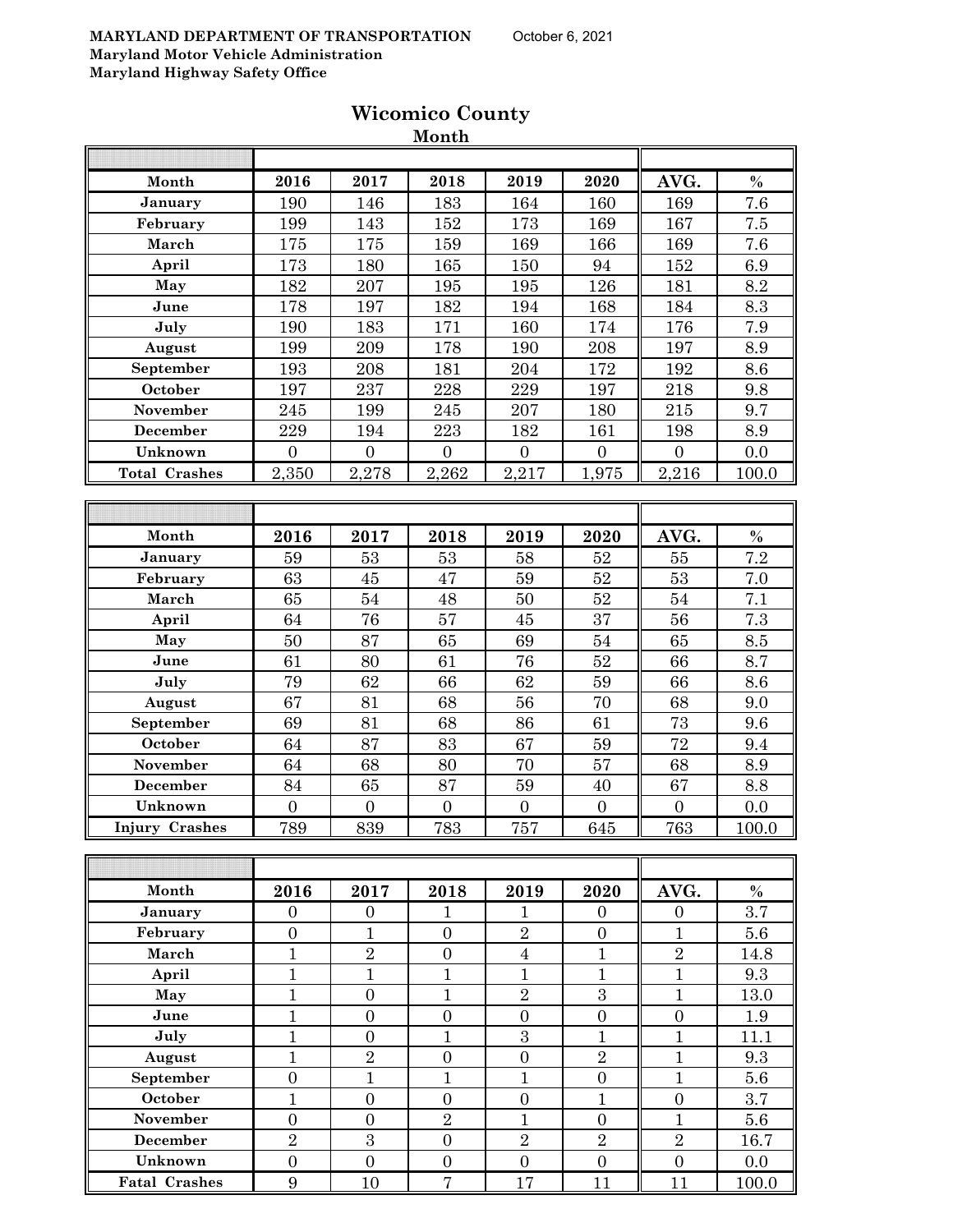October 6, 2021

|                       |                     |                     | Day of Week      |                  |                |                     |               |
|-----------------------|---------------------|---------------------|------------------|------------------|----------------|---------------------|---------------|
| Day of Week           | 2016                | 2017                | 2018             | 2019             | 2020           | AVG.                | $\%$          |
| Monday                | 358                 | 312                 | 312              | 329              | 250            | 312                 | 14.1          |
| Tuesday               | 322                 | 327                 | 322              | 326              | 302            | 320                 | 14.4          |
| Wednesday             | 329                 | 337                 | 354              | 292              | 290            | 320                 | 14.5          |
| Thursday              | 344                 | $\bf 292$           | 321              | 302              | 295            | 311                 | 14.0          |
| Friday                | 403                 | 410                 | 367              | 382              | 332            | 379                 | 17.1          |
| Saturday              | 325                 | 327                 | 300              | 306              | 275            | 307                 | 13.8          |
| Sunday                | 269                 | 273                 | 286              | $\,280$          | 231            | 268                 | 12.1          |
| Unknown               | $\overline{0}$      | $\overline{0}$      | $\mathbf{0}$     | $\overline{0}$   | $\overline{0}$ | $\overline{0}$      | 0.0           |
| <b>Total Crashes</b>  | 2,350               | 2,278               | 2,262            | 2,217            | 1,975          | 2,216               | 100.0         |
|                       |                     |                     |                  |                  |                |                     |               |
|                       |                     |                     |                  |                  |                |                     |               |
| Day of Week           | 2016                | 2017                | 2018             | 2019             | 2020           | AVG.                | $\frac{0}{0}$ |
| Monday                | 127                 | 117                 | 103              | 112              | 90             | 110                 | 14.4          |
| Tuesday               | 106                 | 115                 | 107              | 119              | 96             | 109                 | 14.2          |
| Wednesday             | 114                 | 136                 | 141              | 102              | 105            | 120                 | 15.7          |
| Thursday              | 119                 | 102                 | 108              | 94               | 105            | 106                 | 13.8          |
| Friday                | 136                 | 147                 | 123              | 132              | 104            | 128                 | 16.8          |
| Saturday              | 101                 | 119                 | 108              | 102              | 74             | 101                 | 13.2          |
| Sunday                | 86                  | 103                 | 93               | 96               | 71             | 90                  | 11.8          |
| Unknown               | $\overline{0}$      | $\overline{0}$      | $\overline{0}$   | $\overline{0}$   | $\overline{0}$ | $\overline{0}$      | 0.0           |
| <b>Injury Crashes</b> | 789                 | 839                 | 783              | 757              | 645            | 763                 | 100.0         |
|                       |                     |                     |                  |                  |                |                     |               |
|                       |                     |                     |                  |                  |                |                     |               |
| Day of Week           | 2016                | 2017                | 2018             | 2019             | 2020           | AVG.                | $\%$          |
| Monday                | $\overline{2}$      | $\overline{2}$      | $\mathbf{1}$     | 1                | $\mathbf{1}$   | $\mathbf 1$         | 13.0          |
| Tuesday               | $\overline{0}$      | $\overline{1}$      | $\overline{0}$   | $\overline{2}$   | $\overline{1}$ | $\mathbf{1}$        | 7.4           |
| Wednesday             | $\mathbf{1}$        | $\mathbf{1}$        | $\boldsymbol{0}$ | $\overline{2}$   | $\overline{3}$ | $\mathbf{1}$        | 13.0          |
| Thursday              | $\blacksquare$<br>T | $\blacksquare$<br>T | $\overline{2}$   | T                | $\overline{0}$ | $\blacksquare$<br>T | $\,9.3$       |
| Friday                | $\overline{2}$      | 3                   | $\mathbf{1}$     | $\overline{4}$   | 3              | 3                   | 24.1          |
| Saturday              | $\overline{2}$      | $\mathbf 1$         | $\overline{2}$   | $\overline{4}$   | $\overline{3}$ | $\overline{2}$      | 22.2          |
| Sunday                | $\mathbf{1}$        | $\mathbf{1}$        | $\mathbf{1}$     | 3                | $\overline{0}$ | $\mathbf{1}$        | 11.1          |
| Unknown               | $\boldsymbol{0}$    | $\boldsymbol{0}$    | $\boldsymbol{0}$ | $\boldsymbol{0}$ | $\overline{0}$ | $\boldsymbol{0}$    | 0.0           |
| <b>Fatal Crashes</b>  | $9\phantom{.0}$     | 10                  | $\overline{7}$   | 17               | 11             | 11                  | 100.0         |

## **Wicomico County Day of Week**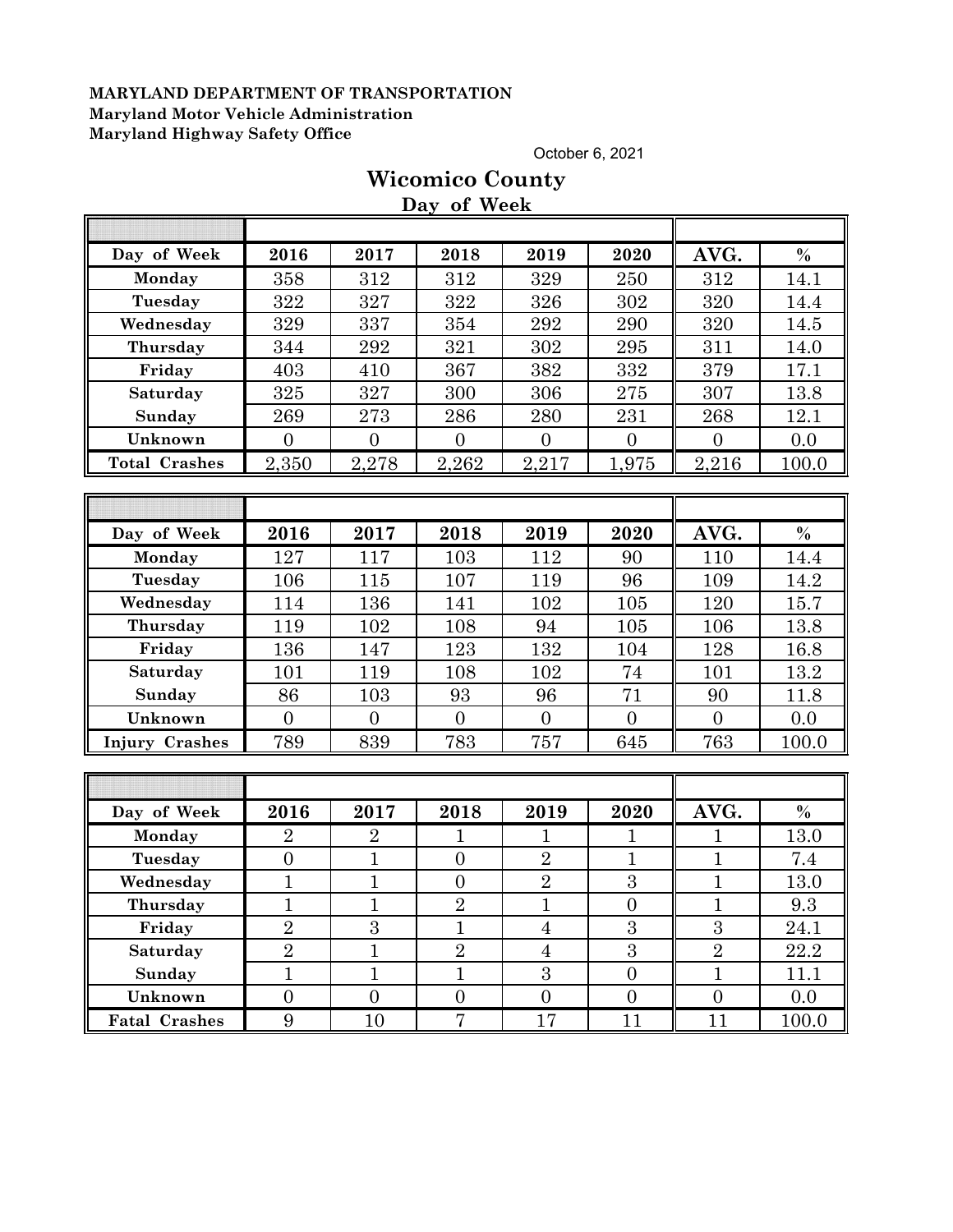#### **Wicomico County Time of Day**

| Time of Day          | 2016             | 2017             | 2018           | 2019              | 2020             | AVG.         | $\%$  |
|----------------------|------------------|------------------|----------------|-------------------|------------------|--------------|-------|
| 12:00 Midnight       | 57               | 37               | 39             | 44                | 40               | 43           | 2.0   |
| 1:00                 | 49               | 32               | 40             | 37                | 35               | 39           | 1.7   |
| 2:00                 | 37               | 52               | 33             | 50                | 33               | 41           | 1.8   |
| 3:00                 | 36               | 41               | 28             | 25                | 26               | 31           | 1.4   |
| 4:00                 | 24               | 28               | 29             | 20                | 21               | 24           | 1.1   |
| 5:00                 | 36               | 41               | 35             | 31                | 24               | 33           | 1.5   |
| 6:00                 | 47               | 42               | 50             | 46                | 49               | 47           | 2.1   |
| 7:00                 | 88               | 90               | 100            | 106               | 73               | 91           | 4.1   |
| 8:00                 | 120              | 114              | 106            | 97                | 88               | 105          | 4.7   |
| 9:00                 | 91               | 93               | 97             | 94                | 71               | 89           | 4.0   |
| 10:00                | 93               | 96               | 99             | 107               | 85               | 96           | 4.3   |
| 11:00                | 120              | 122              | 125            | 118               | 104              | 118          | 5.3   |
| 12:00 Noon           | 160              | 162              | 155            | 149               | 135              | 152          | 6.9   |
| 1:00                 | 159              | 148              | 121            | 117               | 124              | 134          | 6.0   |
| 2:00                 | 160              | 169              | 154            | 166               | 148              | 159          | 7.2   |
| 3:00                 | 184              | 182              | 172            | 149               | 134              | 164          | 7.4   |
| 4:00                 | 169              | 167              | 184            | 170               | 121              | 162          | 7.3   |
| 5:00                 | 189              | 186              | 182            | 188               | 160              | 181          | 8.2   |
| 6:00                 | 146              | 128              | 139            | 131               | 134              | 136          | 6.1   |
| 7:00                 | 110              | 85               | 101            | 94                | 88               | 96           | 4.3   |
| 8:00                 | 79               | 88               | 89             | 95                | 99               | 90           | 4.1   |
| 9:00                 | 88               | 81               | 70             | 71                | 75               | 77           | 3.5   |
| 10:00                | 59               | 49               | 70             | 61                | 54               | 59           | 2.6   |
| 11:00                | 49               | 45               | 44             | 51                | 54               | 49           | 2.2   |
| Unknown              | $\boldsymbol{0}$ | $\boldsymbol{0}$ | $\overline{0}$ | $\boldsymbol{0}$  | $\boldsymbol{0}$ | $\mathbf{0}$ | 0.0   |
| <b>Total Crashes</b> | 2,350            | 2,278            | 2,262          | 2,217             | 1,975            | 2,216        | 100.0 |
|                      |                  |                  |                |                   |                  |              |       |
|                      |                  |                  |                |                   |                  |              |       |
| Time of Day          |                  |                  |                |                   |                  |              |       |
|                      | 2016             | 2017             | 2018           | 2019              | 2020             | AVG.         | $\%$  |
| 12:00 Midnight       | 14               | 12               | 7              | 12                | 7                | 10           | 1.4   |
| 1:00                 | 12               | $\overline{4}$   | 11             | 13                | 10               | 10           | 1.3   |
| 2:00                 | 8                | 11               | 6              | 12                | 9                | 9            | 1.2   |
| 3:00                 | 7                | 11               | 6              | $\scriptstyle{7}$ | 3                | 7            | 0.9   |
| 4:00                 | 1                | 6                | 6              | $\scriptstyle{7}$ | 6                | 5            | 0.7   |
| 5:00                 | 10               | 10               | $\,6$          | $\overline{7}$    | $\bf 5$          | 8            | 1.0   |
| 6:00                 | 13               | 17               | 13             | 12                | 12               | 13           | 1.8   |
| 7:00                 | 34               | 28               | 29             | 31                | 21               | 29           | 3.8   |
| 8:00                 | 50               | 33               | 37             | 37                | 31               | 38           | 4.9   |
| 9:00                 | 23               | 33               | 36             | 35                | 19               | 29           | 3.8   |
| 10:00                | 34               | 35               | 47             | 38                | 27               | 36           | 4.7   |
| 11:00                | 49               | 41               | 45             | 46                | 38               | 44           | 5.7   |
| 12:00 Noon           | 56               | 61               | 60             | 53                | 51               | 56           | 7.4   |
| 1:00                 | 56               | 66               | 36             | 39                | 51               | 50           | 6.5   |
| 2:00                 | 47               | 78               | 49             | 54                | 47               | 55           | 7.2   |
| 3:00                 | 74               | 72               | 62             | 57                | 54               | 64           | 8.4   |
| 4:00                 | 67               | 75               | 80             | 63                | 49               | 67           | 8.8   |
| 5:00                 | 72               | 65               | 70             | 72                | 49               | 66           | 8.6   |
| 6:00                 | 47               | 53               | 48             | 46                | 42               | 47           | 6.2   |
| 7:00                 | 35               | 33               | 46             | 26                | 30               | 34           | 4.5   |
| 8:00                 | 24               | 36               | 40             | 30                | 29               | 32           | 4.2   |
| 9:00                 | 29               | 27               | 16             | 27                | 28               | 25           | 3.3   |
| 10:00                | 17               | 17               | 16             | 23                | 9                | 16           | 2.2   |
| 11:00                | 10               | 15               | 11             | 10                | 18               | 13           | 1.7   |
| Unknown              | $\Omega$         | $\Omega$         | $\Omega$       | $\Omega$          | $\theta$         | $\Omega$     | 0.0   |
| Injury Crashes       | 789              | 839              | 783            | 757               | 645              | 763          | 100.0 |
|                      |                  |                  |                |                   |                  |              |       |
| Time of Day          | 2016             | 2017             | 2018           | 2019              | 2020             | AVG.         | $\%$  |

| Time of Day          | 2016           | 2017           | 2018             | 2019           | 2020           | AVG.             | $\%$  |
|----------------------|----------------|----------------|------------------|----------------|----------------|------------------|-------|
| 12:00 Midnight       | 1              | $\mathbf{0}$   | $\mathbf{0}$     | 1              | $\mathbf{0}$   | $\mathbf{0}$     | 3.7   |
| 1:00                 | $\mathbf{0}$   | $\mathbf{1}$   | $\mathbf{0}$     | $\mathbf{0}$   | $\mathbf{0}$   | $\mathbf{0}$     | 1.9   |
| 2:00                 | $\mathbf{0}$   | $\Omega$       | $\mathbf{0}$     | $\Omega$       | $\mathbf{1}$   | $\mathbf{0}$     | 1.9   |
| 3:00                 | $\mathbf{0}$   | $\mathbf{0}$   | $\mathbf{0}$     | $\Omega$       | $\mathbf{0}$   | $\mathbf{0}$     | 0.0   |
| 4:00                 | $\mathbf{0}$   | $\mathbf{0}$   | $\mathbf{0}$     | $\mathbf{0}$   | $\mathbf{0}$   | $\mathbf{0}$     | 0.0   |
| 5:00                 | $\mathbf{0}$   | $\mathbf{0}$   | $\mathbf{0}$     | $\mathbf{0}$   | $\mathbf{0}$   | $\mathbf{0}$     | 0.0   |
| 6:00                 | $\mathbf{1}$   | $\mathbf{0}$   | $\boldsymbol{0}$ | $\,1$          | $\mathbf{0}$   | $\boldsymbol{0}$ | 3.7   |
| 7:00                 | $\mathbf{0}$   | $\mathbf{1}$   | $\mathbf{1}$     | $\mathbf{1}$   | $\mathbf{0}$   | $\mathbf{1}$     | 5.6   |
| 8:00                 | $\mathbf{0}$   | $\mathbf{0}$   | $\mathbf{0}$     | $\mathbf{1}$   | $\mathbf{0}$   | $\mathbf{0}$     | 1.9   |
| 9:00                 | $\mathbf{0}$   | $\mathbf{1}$   | $\mathbf{0}$     | $\mathbf{0}$   | $\mathbf{0}$   | $\mathbf{0}$     | 1.9   |
| 10:00                | $\mathbf{1}$   | $\mathbf{0}$   | $\mathbf{0}$     | $\mathbf{0}$   | $\mathbf{0}$   | $\mathbf{0}$     | 1.9   |
| 11:00                | $\mathbf{0}$   | $\mathbf{1}$   | $\,2\,$          | $\mathbf{0}$   | $\mathbf{0}$   | $\mathbf{1}$     | 5.6   |
| 12:00 Noon           | $\mathbf{0}$   | $\mathbf{0}$   | $\mathbf{0}$     | $\mathbf{1}$   | $\mathbf{0}$   | $\mathbf{0}$     | 1.9   |
| 1:00                 | $\mathbf{0}$   | $\Omega$       | 3                | $\mathbf{1}$   | $\mathbf{0}$   | $\mathbf{1}$     | 7.4   |
| 2:00                 | $\mathbf{1}$   | $\mathbf{0}$   | $\mathbf{0}$     | $\mathbf{1}$   | $\overline{2}$ | $\mathbf{1}$     | 7.4   |
| 3:00                 | $\mathbf{0}$   | $\mathbf{1}$   | 1                | $\mathbf{1}$   | $\mathbf{0}$   | $\mathbf{1}$     | 5.6   |
| 4:00                 | $\mathbf{1}$   | $\mathbf{0}$   | $\mathbf{0}$     | $\mathbf{1}$   | $\mathbf{1}$   | $\mathbf{1}$     | 5.6   |
| 5:00                 | $\,1$          | $\mathbf{1}$   | $\boldsymbol{0}$ | $\mathbf{0}$   | $\mathbf{0}$   | $\boldsymbol{0}$ | 3.7   |
| 6:00                 | $\mathbf{0}$   | $\mathbf{0}$   | $\mathbf{0}$     | $\mathbf{0}$   | $\mathbf{0}$   | $\mathbf{0}$     | 0.0   |
| 7:00                 | $\mathbf{1}$   | $\mathbf{0}$   | $\mathbf{0}$     | $\mathbf{1}$   | $\overline{2}$ | $\mathbf{1}$     | 7.4   |
| 8:00                 | $\mathbf{0}$   | $\mathbf{1}$   | $\mathbf{0}$     | $\mathbf{1}$   | $\mathbf{1}$   | $\mathbf{1}$     | 5.6   |
| 9:00                 | $\mathbf{0}$   | $\mathbf{1}$   | $\mathbf{0}$     | $\overline{4}$ | 3              | $\,2\,$          | 14.8  |
| 10:00                | $\overline{2}$ | $\mathbf{0}$   | $\mathbf{0}$     | $\mathbf{1}$   | $\mathbf{0}$   | 1                | 5.6   |
| 11:00                | $\mathbf{0}$   | $\overline{2}$ | $\mathbf{0}$     | $\mathbf{1}$   | $\mathbf{1}$   | $\mathbf{1}$     | 7.4   |
| Unknown              | $\mathbf{0}$   | $\mathbf{0}$   | $\mathbf{0}$     | $\mathbf{0}$   | $\mathbf{0}$   | $\mathbf{0}$     | 0.0   |
| <b>Fatal Crashes</b> | 9              | 10             | 7                | 17             | 11             | 11               | 100.0 |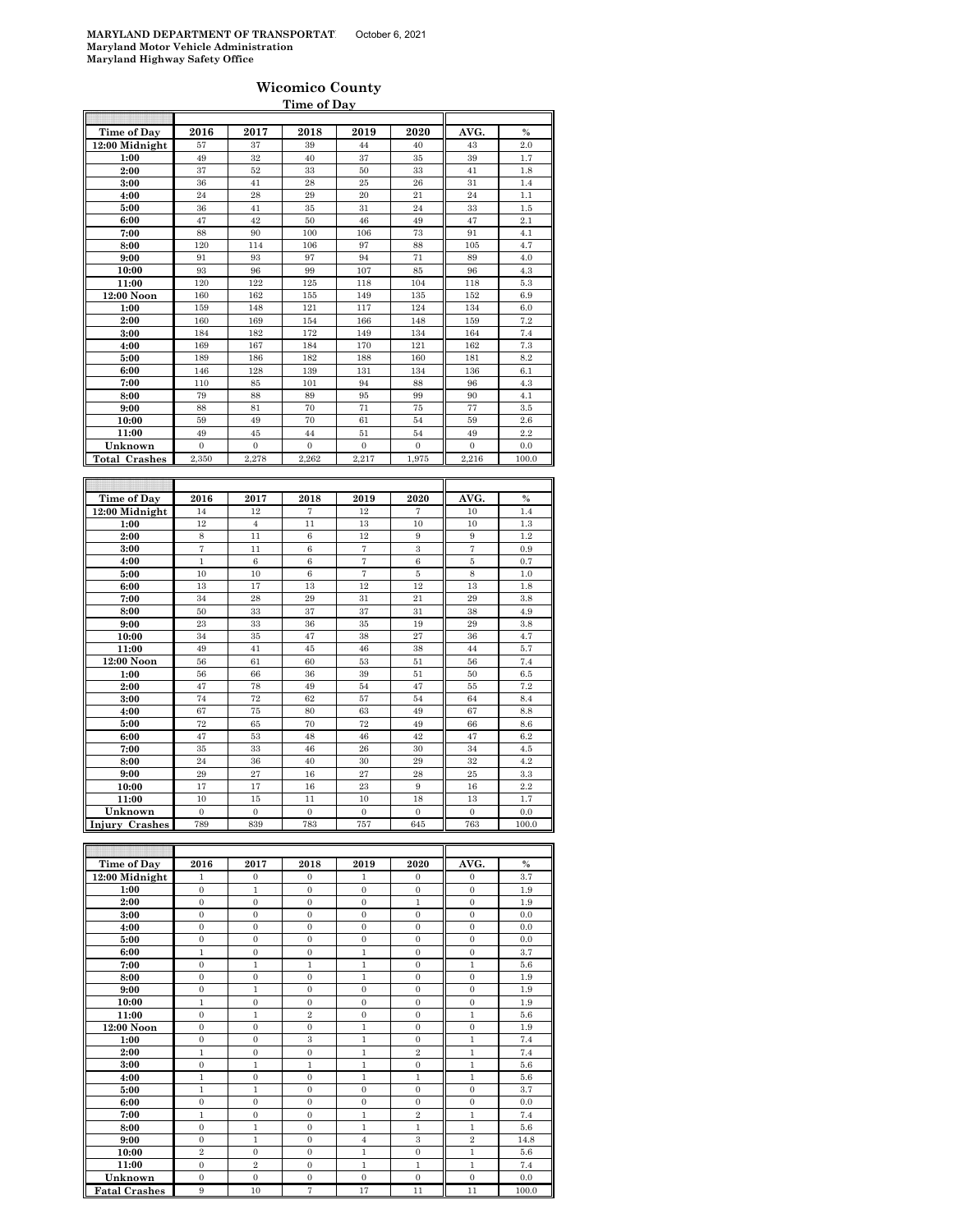|                      |       |       | Driver Age |       |                |       |               |
|----------------------|-------|-------|------------|-------|----------------|-------|---------------|
| Driver Age           | 2016  | 2017  | 2018       | 2019  | 2020           | AVG.  | $\frac{0}{0}$ |
| 15 and Under         | 6     | 11    | 5          | 3     | $\overline{2}$ | 5     | 0.1           |
| 16                   | 30    | 33    | 30         | 17    | 19             | 26    | 0.7           |
| 17                   | 86    | 80    | 87         | 75    | 69             | 79    | 2.1           |
| 18                   | 97    | 96    | 102        | 113   | 88             | 99    | 2.6           |
| 19                   | 132   | 121   | 112        | 122   | 101            | 118   | 3.1           |
| 20                   | 124   | 110   | 105        | 102   | 96             | 107   | 2.8           |
| $21 - 24$            | 442   | 437   | 413        | 387   | 391            | 414   | 10.7          |
| $25 -$<br>29         | 421   | 447   | 425        | 402   | 359            | 411   | 10.7          |
| $30 -$<br>34         | 331   | 351   | 337        | 337   | 304            | 332   | 8.6           |
| 39<br>$35 -$         | 308   | 307   | 318        | 322   | 233            | 298   | 7.7           |
| $40 - 44$            | 258   | 272   | 234        | 259   | 221            | 249   | 6.5           |
| $45 - 49$            | 263   | 255   | 240        | 243   | 199            | 240   | 6.2           |
| $50 - 54$            | 285   | 268   | 238        | 221   | 171            | 237   | 6.1           |
| $55 - 59$            | 267   | 234   | 228        | 231   | 207            | 233   | 6.1           |
| $60 - 64$            | 189   | 188   | 205        | 197   | 183            | 192   | 5.0           |
| 65 -<br>69           | 170   | 157   | 157        | 162   | 139            | 157   | 4.1           |
| $70 - 79$            | 192   | 176   | 231        | 194   | 187            | 196   | 5.1           |
| $80 +$               | 81    | 76    | 100        | 70    | 60             | 77    | $2.0\,$       |
| Unknown              | 398   | 397   | 377        | 388   | 360            | 384   | 10.0          |
| <b>Total Drivers</b> | 4,080 | 4,016 | 3,944      | 3,845 | 3,389          | 3,855 | 100.0         |

| Driver Age             | 2016 | 2017           | 2018           | 2019           | 2020           | AVG. | $\%$    |
|------------------------|------|----------------|----------------|----------------|----------------|------|---------|
| 15 and Under           | 1    | $\overline{2}$ | 1              | $\Omega$       | $\mathbf{0}$   | 1    | 0.1     |
| 16                     | 6    | 10             | $\overline{4}$ | 6              | $\overline{2}$ | 6    | 0.7     |
| 17                     | 20   | 18             | 17             | 18             | 21             | 19   | 2.5     |
| 18                     | 11   | 25             | 19             | 21             | 12             | 18   | $2.3\,$ |
| 19                     | 19   | 23             | 20             | 29             | 22             | 23   | $3.0\,$ |
| 20                     | 26   | 21             | 22             | 25             | 20             | 23   | $3.0\,$ |
| $21 - 24$              | 78   | 88             | 83             | 85             | 80             | 83   | 11.0    |
| $25 - 29$              | 100  | 92             | 94             | 81             | 65             | 86   | 11.5    |
| $30 - 34$              | 61   | 78             | 71             | 77             | 65             | 70   | 9.4     |
| $35 - 39$              | 59   | 60             | 65             | 69             | 49             | 60   | 8.0     |
| $40 - 44$              | 58   | 55             | 44             | 52             | 46             | 51   | 6.8     |
| $45 - 49$              | 58   | 65             | 48             | 47             | 41             | 52   | 6.9     |
| $50 - 54$              | 64   | 79             | 47             | 53             | 46             | 58   | 7.7     |
| $55 - 59$              | 42   | 61             | 60             | 51             | 49             | 53   | 7.0     |
| $60 - 64$              | 42   | 52             | 45             | 47             | 39             | 45   | 6.0     |
| $65 - 69$              | 38   | 33             | 38             | 36             | 31             | 35   | 4.7     |
| $70 - 79$              | 48   | 32             | 61             | 49             | 37             | 45   | 6.0     |
| $80 +$                 | 18   | 14             | 30             | 22             | 23             | 21   | 2.8     |
| Unknown                | 3    | 3              | 3              | $\overline{4}$ | 3              | 3    | 0.4     |
| <b>Injured Drivers</b> | 752  | 811            | 772            | 772            | 651            | 752  | 100.0   |

| Driver Age               | 2016           | 2017           | 2018           | 2019           | 2020           | AVG.           | $\%$  |
|--------------------------|----------------|----------------|----------------|----------------|----------------|----------------|-------|
| 15 and Under             | $\overline{0}$ | $\theta$       | $\theta$       | $\overline{0}$ | $\overline{0}$ | $\mathbf{0}$   | 0.0   |
| 16                       | $\overline{0}$ | $\overline{0}$ | $\overline{0}$ | $\Omega$       | $\overline{0}$ | $\overline{0}$ | 0.0   |
| 17                       | $\overline{0}$ | $\overline{0}$ | 1              | $\Omega$       | $\overline{0}$ | $\overline{0}$ | 2.7   |
| 18                       | $\overline{0}$ | $\overline{0}$ | $\overline{0}$ | $\Omega$       | $\mathbf{1}$   | $\overline{0}$ | 2.7   |
| 19                       | $\overline{0}$ | $\overline{0}$ | $\Omega$       | 1              | $\Omega$       | $\overline{0}$ | 2.7   |
| 20                       | 1              | $\overline{0}$ | $\theta$       | $\Omega$       | $\overline{0}$ | $\overline{0}$ | 2.7   |
| $21 - 24$                | $\overline{0}$ | $\overline{0}$ | $\Omega$       | $\overline{2}$ | $\overline{0}$ | $\overline{0}$ | 5.4   |
| $25 - 29$                | $\overline{2}$ | $\overline{0}$ | $\overline{0}$ | $\Omega$       | $\overline{0}$ | $\overline{0}$ | 5.4   |
| $30 - 34$                | $\mathbf{1}$   | $\overline{0}$ | $\overline{0}$ | $\Omega$       | $\mathbf{1}$   | $\overline{0}$ | 5.4   |
| $35 - 39$                | $\overline{0}$ | $\overline{1}$ | $\overline{0}$ | 1              | $\overline{0}$ | $\overline{0}$ | 5.4   |
| $40 - 44$                | $\overline{0}$ | $\overline{0}$ | $\overline{0}$ | $\Omega$       | $\mathbf{1}$   | $\overline{0}$ | 2.7   |
| $45 - 49$                | $\overline{0}$ | $\overline{0}$ | 1              | $\overline{2}$ | $\overline{0}$ | 1              | 8.1   |
| $50 - 54$                | 1              | $\mathbf{0}$   | 1              | 1              | $\mathbf{1}$   | 1              | 10.8  |
| $55 - 59$                | $\overline{0}$ | 3              | $\Omega$       | $\overline{2}$ | $\Omega$       | $\mathbf{1}$   | 13.5  |
| $60 - 64$                | $\overline{0}$ | $\overline{0}$ | 1              | $\Omega$       | $\overline{2}$ | $\mathbf{1}$   | 8.1   |
| $65 - 69$                | $\overline{0}$ | $\overline{0}$ | 1              | $\Omega$       | $\overline{0}$ | $\overline{0}$ | 2.7   |
| $70 - 79$                | $\overline{2}$ | $\overline{2}$ | 1              | 1              | $\overline{0}$ | 1              | 16.2  |
| $80 +$                   | $\overline{0}$ | $\overline{1}$ | $\overline{0}$ | $\Omega$       | $\mathbf{1}$   | $\overline{0}$ | 5.4   |
| Unknown                  | $\overline{0}$ | $\overline{0}$ | $\theta$       | $\theta$       | $\overline{0}$ | $\overline{0}$ | 0.0   |
| <b>Driver Fatalities</b> | 7              | 7              | 6              | 10             | 7              | $\overline{7}$ | 100.0 |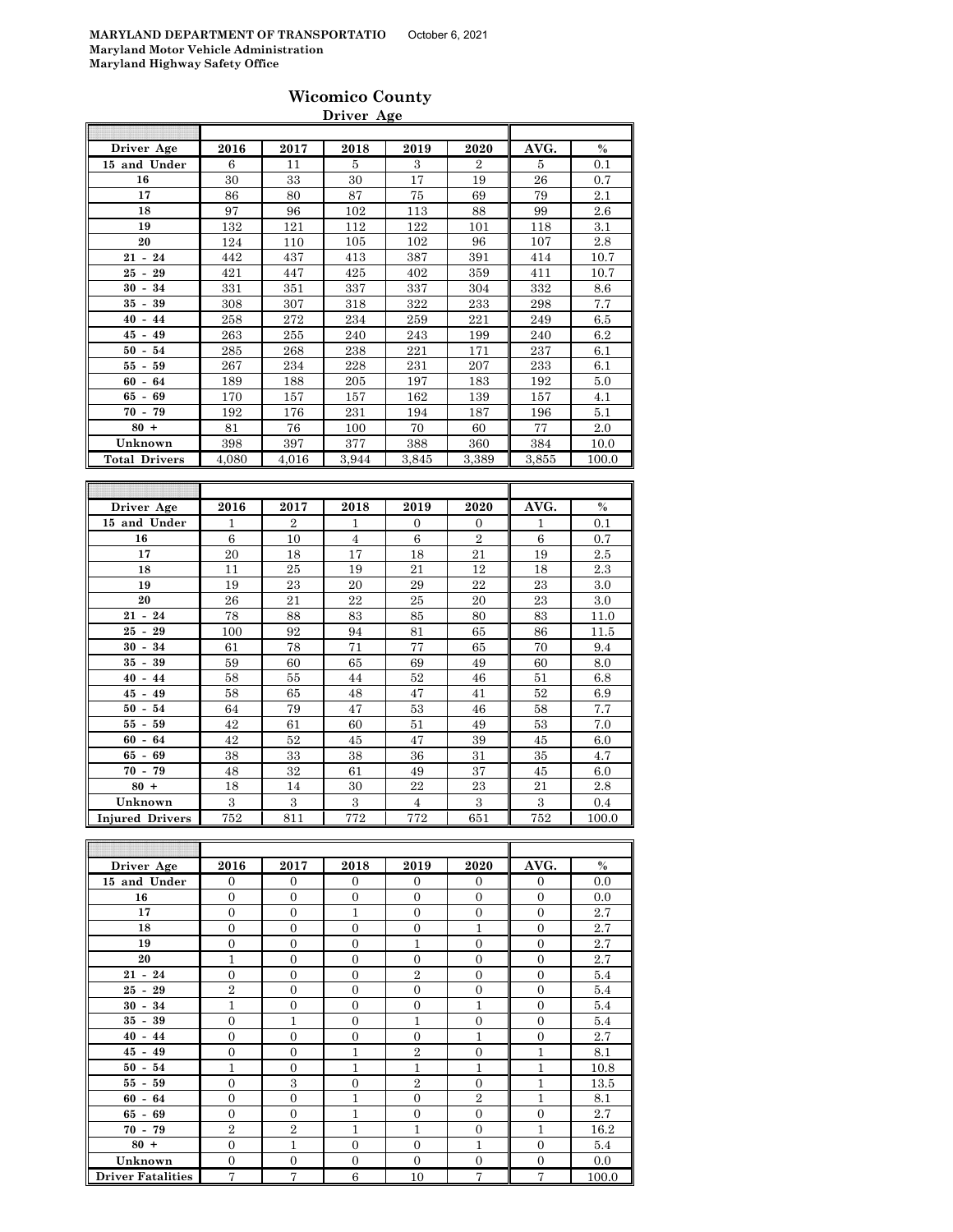|                      |       |           | --------------- |       |       |       |       |
|----------------------|-------|-----------|-----------------|-------|-------|-------|-------|
|                      |       |           |                 |       |       |       |       |
| Driver Gender        | 2016  | 2017      | 2018            | 2019  | 2020  | AVG.  | $\%$  |
| Male                 | 2,011 | 2,003     | 1,939           | 1,866 | 1,709 | 1,906 | 49.4  |
| Female               | 1,637 | .604      | .611            | 1,583 | 1,314 | 1,550 | 40.2  |
| Unknown              | 432   | 409       | 394             | 396   | 366   | 399   | 10.4  |
| <b>Total Drivers</b> | 4,080 | $4.016\,$ | 3,944           | 3,845 | 3,389 | 3,855 | 100.0 |

## **Wicomico County**

 **Driver Gender**

| Driver Gender          | 2016 | 2017 | 2018 | 2019 | 2020 | AVG. | $\frac{0}{0}$ |
|------------------------|------|------|------|------|------|------|---------------|
| Male                   | 330  | 371  | 323  | 345  | 295  | 333  | 44.3          |
| Female                 | 413  | 432  | 444  | 422  | 351  | 412  | 54.9          |
| Unknown                |      |      |      |      |      |      | 0.9           |
| <b>Driver Injuries</b> | 752  | 811  | 772  | 772  | 651  | 752  | 100.0         |

| Driver Gender            | 2016 | 2017 | 2018 | 2019 | 2020 | AVG. | $\%$  |
|--------------------------|------|------|------|------|------|------|-------|
| Male                     |      |      |      |      |      |      | 81.   |
| Female                   |      |      |      |      |      |      | 18.9  |
| Unknown                  |      |      |      |      |      |      | 0.0   |
| <b>Driver Fatalities</b> |      |      |      |      |      |      | 100.0 |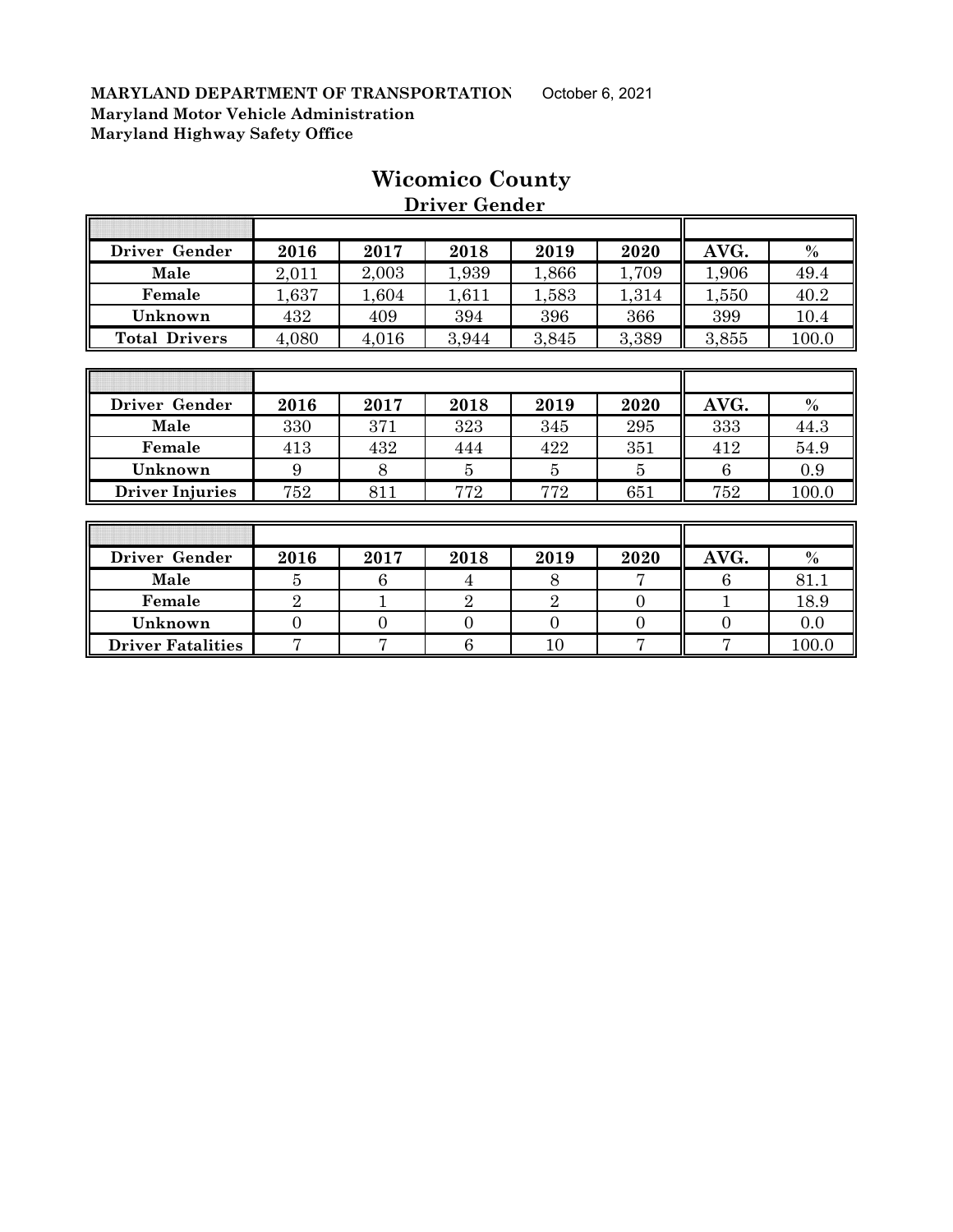$\mathsf{r}$ 

#### **Wicomico County Driver Safety Equipment Use**

| <b>Safety Equipment</b>  | 2016             | 2017             | 2018             | 2019             | 2020             | AVG.             | $\%$  |
|--------------------------|------------------|------------------|------------------|------------------|------------------|------------------|-------|
| <b>Not Applicable</b>    | 91               | 109              | 87               | 62               | 72               | 84               | 2.2   |
| None                     | 105              | 83               | 75               | 69               | 77               | 82               | 2.1   |
| Lap belt only            | 5                | 6                | $\boldsymbol{3}$ | $\boldsymbol{2}$ | 3                | $\overline{4}$   | 0.1   |
| Shoulder belt only       | 43               | 23               | 11               | 12               | 6                | 19               | 0.5   |
|                          |                  |                  |                  |                  |                  |                  |       |
| Shoulder/Lap belt(s)     | 3.313            | 3,287            | 3,293            | 3,196            | 2,781            | 3.174            | 82.3  |
| Child/Youth restraint    | $\mathbf{0}$     | 0                | 0                | 0                | 0                | $\mathbf{0}$     | 0.0   |
| Child restraint forward  | $\theta$         | $\mathbf{0}$     | $\mathbf{1}$     | $\overline{0}$   | $\overline{0}$   | $\overline{0}$   | 0.0   |
| Child restraint rear     | $\mathbf{0}$     | $\mathbf{0}$     | $\mathbf{0}$     | 0                | $\mathbf{0}$     | $\mathbf{0}$     | 0.0   |
| <b>Booster</b> seat      | $\mathbf{0}$     | $\mathbf{0}$     | $\overline{0}$   | $\overline{0}$   | $\overline{0}$   | $\overline{0}$   | 0.0   |
| Child restraint unknow   | $\mathbf{0}$     | $\mathbf{0}$     | $\overline{0}$   | 0                | $\overline{0}$   | $\mathbf{0}$     | 0.0   |
| Mc/Bike helmet           | 12               | 19               | 16               | $^{20}$          | 14               | 16               | 0.4   |
| Mc/bike shield only      | $\mathbf{1}$     | 1                | $\boldsymbol{0}$ | $\boldsymbol{0}$ | $\boldsymbol{0}$ | $\boldsymbol{0}$ | 0.0   |
| Mc/bike helmet & shield  | 13               | 12               | 10               | 14               | 10               | 12               | 0.3   |
|                          |                  |                  |                  |                  |                  |                  |       |
| Protective pads          | $\mathbf{0}$     | $\mathbf{0}$     | $\overline{0}$   | $\mathbf{0}$     | $\mathbf{0}$     | $\mathbf{0}$     | 0.0   |
| Reflective clothing      | $\boldsymbol{0}$ | $\boldsymbol{0}$ | $\boldsymbol{0}$ | 1                | $\boldsymbol{0}$ | $\boldsymbol{0}$ | 0.0   |
| Lighting                 | 1                | $\overline{0}$   | $\mathbf{1}$     | $\overline{0}$   | $\overline{0}$   | $\overline{0}$   | 0.0   |
| Air bag only             | $\boldsymbol{0}$ | $\overline{0}$   | $\overline{0}$   | $\overline{0}$   | $\boldsymbol{0}$ | $\boldsymbol{0}$ | 0.0   |
| Air bag and belts        | $\mathbf{0}$     | $\overline{0}$   | $\overline{0}$   | $\overline{0}$   | $\overline{0}$   | $\overline{0}$   | 0.0   |
| Other                    | $\overline{2}$   | $\overline{4}$   | $\overline{2}$   | $\overline{2}$   | 3                | 3                | 0.1   |
| Unknown                  | 494              | 472              | 445              | 467              | 423              | 460              | 11.9  |
| <b>Total Drivers</b>     | 4.080            | 4,016            | 3.944            | 3,845            | 3.389            | 3,855            | 100.0 |
|                          |                  |                  |                  |                  |                  |                  |       |
|                          |                  |                  |                  |                  |                  |                  |       |
|                          |                  |                  |                  |                  |                  |                  |       |
| Safety Equipment         | 2016             | 2017             | 2018             | 2019             | 2020             | AVG.             | $\%$  |
| Not Applicable           | 8                | 8                | 5                | 7                | 7                | 7                | 0.9   |
| None                     | 34               | 26               | 29               | 30               | 36               | 31               | 4.1   |
| Lap belt only            | $\mathbf{0}$     | $\overline{2}$   | 1                | 0                | 1                | 1                | 0.1   |
| Shoulder belt only       | 10               | 10               | $\overline{2}$   | $\overline{2}$   | $\mathbf{1}$     | 5                | 0.7   |
| Shoulder/Lap belt(s)     | 658              | 717              | 702              | 691              | 568              | 667              | 88.8  |
| Child/Youth restraint    | $\mathbf{0}$     | $\overline{0}$   | $\overline{0}$   | $\overline{0}$   | $\mathbf{0}$     | $\overline{0}$   | 0.0   |
| Child restraint forward  | $\mathbf{0}$     | $\mathbf{0}$     | $\overline{0}$   | $\overline{0}$   | $\overline{0}$   | $\overline{0}$   | 0.0   |
| Child restraint rear     | $\mathbf{0}$     | $\mathbf{0}$     | $\overline{0}$   | $\overline{0}$   | $\overline{0}$   | $\overline{0}$   | 0.0   |
| <b>Booster seat</b>      | $\boldsymbol{0}$ | $\boldsymbol{0}$ | $\boldsymbol{0}$ | 0                | $\boldsymbol{0}$ | 0                | 0.0   |
|                          |                  |                  |                  |                  |                  |                  |       |
| Child restraint unknow:  | 0                | 0                | $\boldsymbol{0}$ | 0                | $\boldsymbol{0}$ | $\boldsymbol{0}$ | 0.0   |
| Mc/Bike helmet           | 11               | 16               | 11               | 15               | 12               | 13               | 1.7   |
| Mc/bike shield only      | 0                | 1                | 0                | 0                | $\mathbf{0}$     | $\boldsymbol{0}$ | 0.0   |
| Mc/bike helmet & shield  | 13               | 9                | 9                | 7                | 9                | 9                | 1.3   |
| Protective pads          | $\boldsymbol{0}$ | $\mathbf{0}$     | $\overline{0}$   | $\boldsymbol{0}$ | $\boldsymbol{0}$ | $\boldsymbol{0}$ | 0.0   |
| Reflective clothing      | $\mathbf{0}$     | $\overline{0}$   | $\overline{0}$   | $\mathbf{1}$     | $\overline{0}$   | $\overline{0}$   | 0.0   |
| Lighting                 | $\mathbf{0}$     | $\mathbf{0}$     | $\mathbf{1}$     | $\overline{0}$   | $\overline{0}$   | $\overline{0}$   | 0.0   |
| Air bag only             | $\overline{0}$   | $\overline{0}$   | $\overline{0}$   | $\overline{0}$   | $\overline{0}$   | $\overline{0}$   | 0.0   |
| Air bag and belts        | $\boldsymbol{0}$ | $\overline{0}$   | $\boldsymbol{0}$ | $\overline{0}$   | $\boldsymbol{0}$ | 0                | 0.0   |
| Other                    | 0                | 0                | 1                | 0                | 0                | $\mathbf{0}$     |       |
|                          |                  |                  |                  |                  |                  |                  | 0.0   |
| Unknown                  | 18               | 22               | 11               | 19               | 17               | 17               | 2.3   |
| <b>Driver Injuries</b>   | 752              | 811              | 772              | 772              | 651              | 752              | 100.0 |
|                          |                  |                  |                  |                  |                  |                  |       |
|                          |                  |                  |                  |                  |                  |                  |       |
| <b>Safety Equipment</b>  | 2016             | 2017             | 2018             | 2019             | 2020             | AVG.             | %     |
| Not Applicable           | 0                | $\mathbf{0}$     | 0                | ı                | 0                | $\mathbf{0}$     | 2.7   |
| None                     | $\overline{4}$   | 1                | $\overline{2}$   | 2                | 5                | 3                | 37.8  |
| Lap belt only            | 1                | $\mathbf{0}$     | $\overline{0}$   | $\overline{0}$   | $\overline{0}$   | $\overline{0}$   | 2.7   |
| Shoulder belt only       | $\boldsymbol{0}$ | $\boldsymbol{0}$ | $\boldsymbol{0}$ | 0                | $\boldsymbol{0}$ | $\boldsymbol{0}$ | 0.0   |
| Shoulder/Lap belt(s)     | $\overline{2}$   | 3                | $\overline{2}$   | $\mathbf{1}$     | $\mathbf{1}$     | $\overline{2}$   | 24.3  |
|                          |                  |                  |                  |                  |                  |                  |       |
| Child/Youth restraint    | $\boldsymbol{0}$ | $\boldsymbol{0}$ | $\boldsymbol{0}$ | 0                | $\boldsymbol{0}$ | $\boldsymbol{0}$ | 0.0   |
| Child restraint forward  | 0                | 0                | $\boldsymbol{0}$ | 0                | $\overline{0}$   | $\boldsymbol{0}$ | 0.0   |
| Child restraint rear     | $\boldsymbol{0}$ | $\boldsymbol{0}$ | $\mathbf{0}$     | 0                | $\boldsymbol{0}$ | $\boldsymbol{0}$ | 0.0   |
| Booster seat             | $\boldsymbol{0}$ | $\boldsymbol{0}$ | $\boldsymbol{0}$ | 0                | $\boldsymbol{0}$ | $\boldsymbol{0}$ | 0.0   |
| Child restraint unk.     | $\mathbf{0}$     | $\boldsymbol{0}$ | $\mathbf{0}$     | 0                | $\boldsymbol{0}$ | $\mathbf{0}$     | 0.0   |
| Mc/Bike helmet           | $\boldsymbol{0}$ | $\boldsymbol{0}$ | $\overline{2}$   | 3                | 1                | 1                | 16.2  |
| Mc/bike shield only      | $\boldsymbol{0}$ | $\boldsymbol{0}$ | $\mathbf{0}$     | $\overline{0}$   | $\mathbf{0}$     | $\boldsymbol{0}$ | 0.0   |
| Mc/bike helmet & shield  | $\mathbf{0}$     | 1                | $\overline{0}$   | $\overline{2}$   | $\overline{0}$   | 1                | 8.1   |
| Protective pads          | 0                | $\mathbf{0}$     | $\overline{0}$   | 0                | $\boldsymbol{0}$ | $\overline{0}$   | 0.0   |
| Reflective clothing      | $\boldsymbol{0}$ | $\boldsymbol{0}$ | $\boldsymbol{0}$ | $\boldsymbol{0}$ | $\boldsymbol{0}$ | $\boldsymbol{0}$ | 0.0   |
| Lighting                 | 0                | 0                | 0                | 0                | 0                | $\mathbf{0}$     | 0.0   |
|                          |                  |                  | $\overline{0}$   |                  | $\overline{0}$   |                  |       |
| Air bag only             | $\mathbf{0}$     | $\mathbf{0}$     |                  | $\overline{0}$   |                  | $\boldsymbol{0}$ | 0.0   |
| Air bag and belts        | $\boldsymbol{0}$ | $\mathbf{0}$     | $\boldsymbol{0}$ | 0                | 0                | $\mathbf{0}$     | 0.0   |
| Other                    | $\mathbf{0}$     | $\mathbf{0}$     | $\overline{0}$   | 0                | $\mathbf{0}$     | $\boldsymbol{0}$ | 0.0   |
| Unknown                  | $\boldsymbol{0}$ | $\,2$            | $\boldsymbol{0}$ | $\mathbf{1}$     | 0                | 1                | 8.1   |
| <b>Driver Fatalities</b> | 7                | 7                | 6                | 10               | 7                | 7                | 100.0 |

**Note: None & Air Bag are counted as no safety equipment in use.**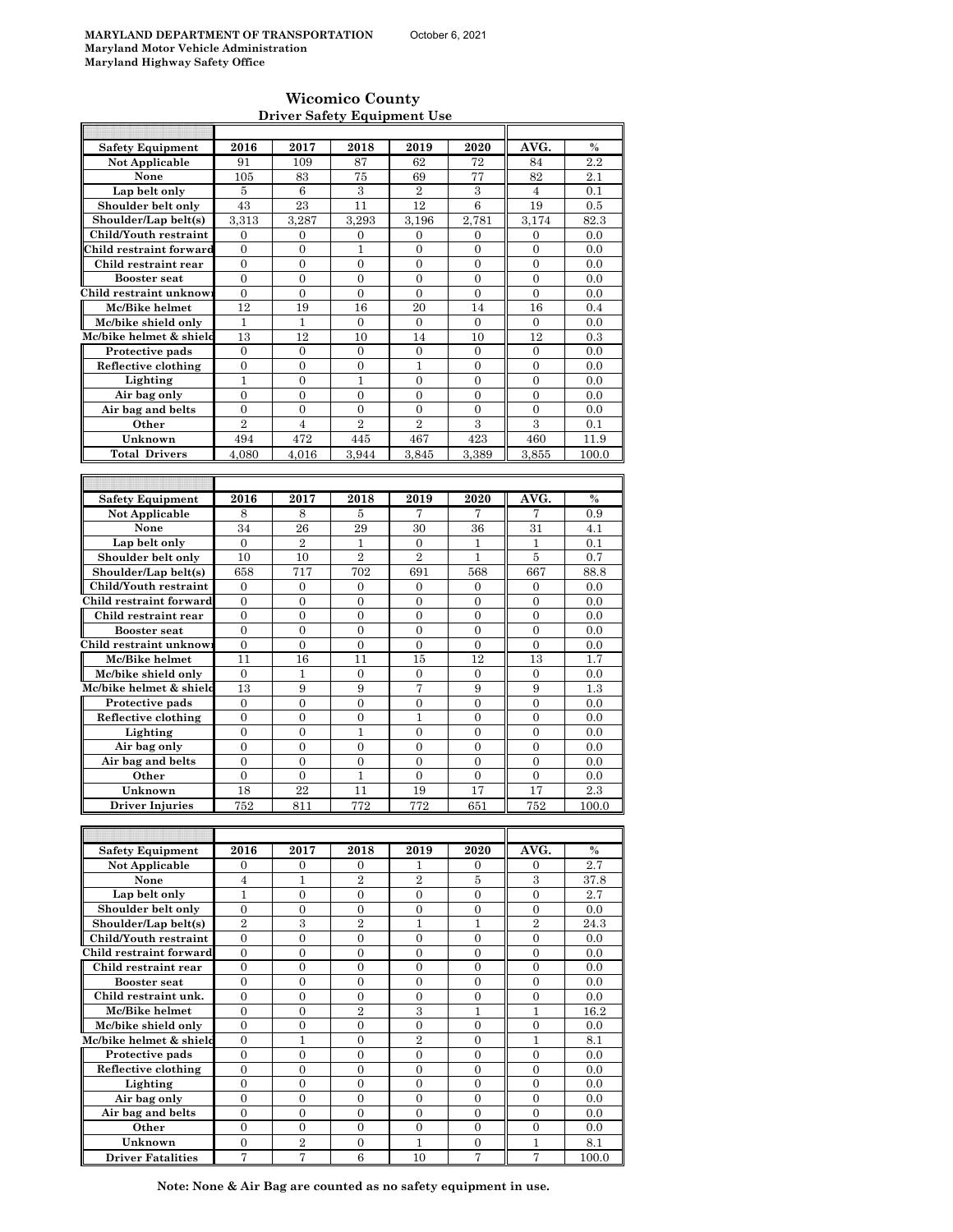#### **Wicomico County Passenger Age**

| Passenger Age             | 2016                  | 2017                  | 2018                  | 2019                | 2020                  | AVG.                  | $\%$       |
|---------------------------|-----------------------|-----------------------|-----------------------|---------------------|-----------------------|-----------------------|------------|
| Under 5                   | 190                   | 135                   | 145                   | 175                 | 125                   | 154                   | 10.6       |
| $5-9$                     | 150                   | 169                   | 186                   | 161                 | 112                   | 156                   | 10.8       |
|                           |                       |                       |                       |                     |                       |                       |            |
| $10 - 11$                 | 47                    | 65                    | 81                    | 50                  | 39                    | 56                    | $\!.9$     |
| $12 - 13$                 | 54                    | 53                    | 81                    | 55                  | 41                    | 57                    | 3.9        |
| $14 - 15$                 | 61                    | 88                    | 71                    | 87                  | 64                    | 74                    | 5.1        |
| $16 - 17$                 | 93                    | 107                   | 101                   | 126                 | 78                    | 101                   | 7.0        |
| $18 - 19$                 | 98                    | 90                    | 89                    | 116                 | 82                    | 95                    | 6.6        |
| $20 - 24$                 | 176                   | 191                   | 174                   | 175                 | 146                   | 172                   | 11.9       |
| $25 - 29$                 | 109                   | 128                   | 107                   | 99                  | 78                    | 104                   | $\!\!7.2$  |
| $30 - 34$                 |                       |                       |                       | 73                  | 53                    | 73                    |            |
|                           | 72                    | 79                    | 90                    |                     |                       |                       | 5.1        |
| $35 - 39$                 | 79                    | 73                    | 80                    | 56                  | 66                    | 71                    | 4.9        |
| $40 - 44$                 | 52                    | 50                    | 50                    | 60                  | 45                    | 51                    | 3.6        |
| $45 - 49$                 | 54                    | 52                    | 54                    | 47                  | 40                    | 49                    | 3.4        |
| $50 - 54$                 | 46                    | 68                    | 67                    | 36                  | 35                    | 50                    | 3.5        |
| $55 - 59$                 | 39                    | 57                    | 43                    | 54                  | 43                    | 47                    | 3.3        |
| $60 - 64$                 | 33                    | 48                    | 51                    | 50                  | 34                    | 43                    | 3.0        |
| $65 - 69$                 | 31                    |                       |                       | 41                  | 27                    |                       | 2.1        |
|                           |                       | 28                    | 26                    |                     |                       | 31                    |            |
| $70 - 79$                 | 35                    | 37                    | 58                    | 43                  | 23                    | 39                    | 2.7        |
| $80 +$                    | 25                    | 15                    | 35                    | 14                  | 16                    | 21                    | 1.5        |
| Unknown                   | $\overline{0}$        | $\mathbf{0}$          | $\overline{0}$        | $\mathbf{0}$        | $\overline{0}$        | $\boldsymbol{0}$      | 0.0        |
| <b>Total Passengers</b>   | 1,444                 | 1,533                 | 1,589                 | 1,518               | 1,147                 | 1,446                 | 100.0      |
|                           |                       |                       |                       |                     |                       |                       |            |
|                           |                       |                       |                       |                     |                       |                       |            |
|                           |                       |                       |                       |                     |                       |                       |            |
| Passenger Age             | 2016                  | 2017                  | 2018                  | 2019                | 2020                  | AVG.                  | $\%$       |
| Under 5                   | 32                    | 25                    | 30                    | 41                  | 19                    | 29                    | 8.5        |
| $5-9$                     | 27                    | 38                    | 35                    | 36                  | 33                    | 34                    | 9.8        |
| $10 - 11$                 | 8                     | 11                    | 7                     | 16                  | 3                     | 9                     | 2.6        |
| $12 - 13$                 | 10                    | 10                    | 22                    | 10                  | $\overline{4}$        | 11                    | 3.2        |
| $14 - 15$                 | 18                    | 12                    | 11                    | 17                  | 5                     | 13                    | 3.6        |
|                           |                       | 27                    |                       |                     | 15                    | 20                    |            |
| $16 - 17$                 | 24                    |                       | 17                    | 19                  |                       |                       | 5.9        |
| $18 - 19$                 | 16                    | 22                    | 20                    | 19                  | 22                    | 20                    | 5.7        |
| $20 - 24$                 | 44                    | 42                    | 32                    | 44                  | 19                    | 36                    | 10.5       |
| $25 - 29$                 | 24                    | 30                    | $\,29$                | 30                  | 22                    | 27                    | 7.8        |
| $30 - 34$                 | 19                    | 22                    | 25                    | 21                  | 9                     | 19                    | 5.6        |
|                           |                       |                       |                       |                     |                       |                       |            |
|                           |                       |                       |                       |                     |                       |                       |            |
| $35 - 39$                 | 14                    | 24                    | 20                    | 14                  | 19                    | 18                    | 5.3        |
| $40 - 44$                 | 20                    | 22                    | 14                    | 10                  | 13                    | 16                    | 4.6        |
| $45 - 49$                 | 13                    | 22                    | 12                    | 17                  | 14                    | 16                    | 4.5        |
| $50 - 54$                 | 21                    | 23                    | 29                    | 12                  | 10                    | 19                    | 5.5        |
| $55 - 59$                 | 8                     | 22                    | 13                    | 12                  | 16                    | 14                    | 4.1        |
| $60 - 64$                 | 8                     | 22                    | 23                    | 18                  | 8                     | 16                    | 4.6        |
| $65 - 69$                 | $\,6$                 | 6                     | 3                     | 11                  | 7                     | 7                     | 1.9        |
|                           |                       |                       |                       |                     |                       |                       |            |
| $70 - 79$                 | 13                    | 9                     | 17                    | 24                  | 9                     | 14                    | 4.2        |
| $80 +$                    | 13                    | $\overline{4}$        | 9                     | 5                   | 7                     | 8                     | $2.2\,$    |
| Unknown                   | $\overline{0}$        | $\boldsymbol{0}$      | $\boldsymbol{0}$      | $\boldsymbol{0}$    | $\overline{0}$        | $\overline{0}$        | 0.0        |
| <b>Injured Passengers</b> | 338                   | 393                   | 368                   | 376                 | 254                   | 346                   | 100.0      |
|                           |                       |                       |                       |                     |                       |                       |            |
|                           |                       |                       |                       |                     |                       |                       |            |
| Passenger Age             | 2016                  | 2017                  | 2018                  | 2019                | 2020                  | AVG.                  | $\%$       |
| Under 5                   | 0                     | 0                     | 0                     | 0                   | 0                     | 0                     | 0.0        |
|                           |                       |                       |                       |                     |                       |                       |            |
| $5-9$                     | $\boldsymbol{0}$      | $\boldsymbol{0}$      | $\mathbf{1}$          | $\boldsymbol{0}$    | $\overline{0}$        | $\overline{0}$        | 10.0       |
| $10 - 11$                 | 0                     | 0                     | $\mathbf{0}$          | 0                   | 0                     | 0                     | 0.0        |
| $12 - 13$                 | $\overline{0}$        | $\boldsymbol{0}$      | $\boldsymbol{0}$      | $\overline{0}$      | $\overline{0}$        | $\boldsymbol{0}$      | 0.0        |
| $14 - 15$                 | 0                     | $\boldsymbol{0}$      | $\boldsymbol{0}$      | $\mathbf{0}$        | 0                     | 0                     | 0.0        |
| $16 - 17$                 | 1                     | 0                     | 0                     | $\mathbf{0}$        | $\boldsymbol{0}$      | 0                     | 10.0       |
| $18 - 19$                 | $\overline{0}$        | $\boldsymbol{0}$      | $\boldsymbol{0}$      | $\overline{2}$      | $\boldsymbol{0}$      | 0                     | 20.0       |
| $20 - 24$                 | $\boldsymbol{0}$      | $\boldsymbol{0}$      | $\boldsymbol{0}$      | $\,2$               | $\boldsymbol{0}$      | $\boldsymbol{0}$      | 20.0       |
| $25 - 29$                 | $\mathbf{0}$          | $\boldsymbol{0}$      | $\boldsymbol{0}$      | $\mathbf{1}$        | $\boldsymbol{0}$      | $\boldsymbol{0}$      | 10.0       |
|                           |                       |                       |                       |                     |                       |                       |            |
| $30 - 34$                 | $\boldsymbol{0}$      | 0                     | $\boldsymbol{0}$      | $\boldsymbol{0}$    | 1                     | 0                     | 10.0       |
| $35 - 39$                 | 0                     | $\overline{0}$        | $\overline{0}$        | $\mathbf{0}$        | $\overline{0}$        | $\overline{0}$        | 0.0        |
| $40 - 44$                 | $\boldsymbol{0}$      | 0                     | $\boldsymbol{0}$      | $\boldsymbol{0}$    | $\boldsymbol{0}$      | 0                     | 0.0        |
| $45 - 49$                 | $\boldsymbol{0}$      | 0                     | $\boldsymbol{0}$      | $\boldsymbol{0}$    | 1                     | 0                     | 10.0       |
| $50 - 54$                 | $\boldsymbol{0}$      | 0                     | $\boldsymbol{0}$      | $\mathbf{1}$        | $\boldsymbol{0}$      | $\boldsymbol{0}$      | 10.0       |
| $55 - 59$                 | $\mathbf{0}$          | 0                     | $\mathbf{0}$          | 0                   | 0                     | 0                     | 0.0        |
| $60 - 64$                 |                       |                       |                       |                     |                       | $\overline{0}$        |            |
|                           | $\mathbf{0}$          | $\boldsymbol{0}$      | $\boldsymbol{0}$      | $\boldsymbol{0}$    | $\boldsymbol{0}$      |                       | 0.0        |
| $65 - 69$<br>$70 - 79$    | 0<br>$\boldsymbol{0}$ | 0<br>$\boldsymbol{0}$ | 0<br>$\boldsymbol{0}$ | 0<br>$\overline{0}$ | 0<br>$\boldsymbol{0}$ | 0<br>$\boldsymbol{0}$ | 0.0<br>0.0 |

**80 +** 0 0 0 0 0 0 0.0 **Unknown** 0 0 0 0 0 0 0.0

**Passenger Fatalities**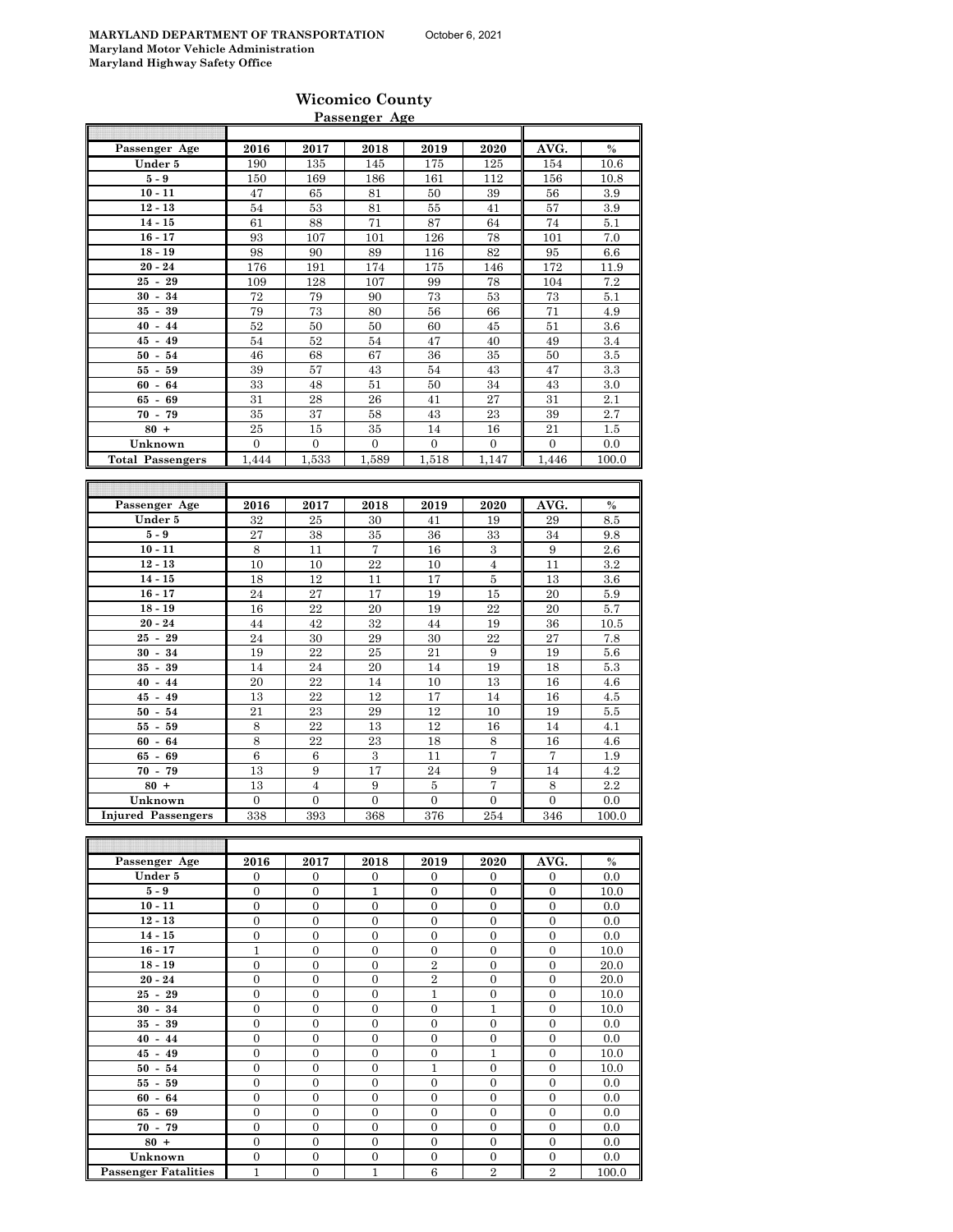|                             |                |                  | r assenger ochaer |                 |                |                |               |
|-----------------------------|----------------|------------------|-------------------|-----------------|----------------|----------------|---------------|
|                             |                |                  |                   |                 |                |                |               |
| Passenger Gender            | 2016           | 2017             | 2018              | 2019            | 2020           | AVG.           | $\frac{0}{0}$ |
| Male                        | 667            | 722              | 735               | 713             | 475            | 662            | 45.8          |
| Female                      | 763            | 801              | 843               | 794             | 663            | 773            | 53.4          |
| Unknown                     | 14             | 10               | 11                | 11              | 9              | 11             | 0.8           |
| <b>Total Passengers</b>     | 1,444          | 1,533            | 1,589             | 1,518           | 1,147          | 1,446          | 100.0         |
|                             |                |                  |                   |                 |                |                |               |
|                             |                |                  |                   |                 |                |                |               |
| Passenger Gender            | 2016           | 2017             | 2018              | 2019            | 2020           | AVG.           | $\%$          |
| Male                        | 122            | 164              | 131               | 160             | 85             | 132            | 38.3          |
| Female                      | 214            | 229              | 233               | 214             | 168            | 212            | 61.2          |
| Unknown                     | $\overline{2}$ | $\overline{0}$   | 4                 | $\overline{2}$  |                | $\overline{2}$ | 0.5           |
| <b>Passenger Injuries</b>   | 338            | 393              | 368               | 376             | 254            | 346            | 100.0         |
|                             |                |                  |                   |                 |                |                |               |
|                             |                |                  |                   |                 |                |                |               |
| Passenger Gender            | 2016           | 2017             | 2018              | 2019            | 2020           | AVG.           | $\%$          |
| Male                        | $\theta$       | $\overline{0}$   |                   | 3               | $\Omega$       |                | 40.0          |
| Female                      | $\mathbf{1}$   | $\overline{0}$   | $\Omega$          | 3               | $\overline{2}$ |                | 60.0          |
| Unknown                     | $\overline{0}$ | $\overline{0}$   | $\overline{0}$    | $\mathbf{0}$    | $\overline{0}$ | $\overline{0}$ | 0.0           |
| <b>Passenger Fatalities</b> |                | $\boldsymbol{0}$ |                   | $6\phantom{.}6$ | $\overline{2}$ | $\overline{2}$ | 100.0         |

## **Wicomico County Passenger Gender**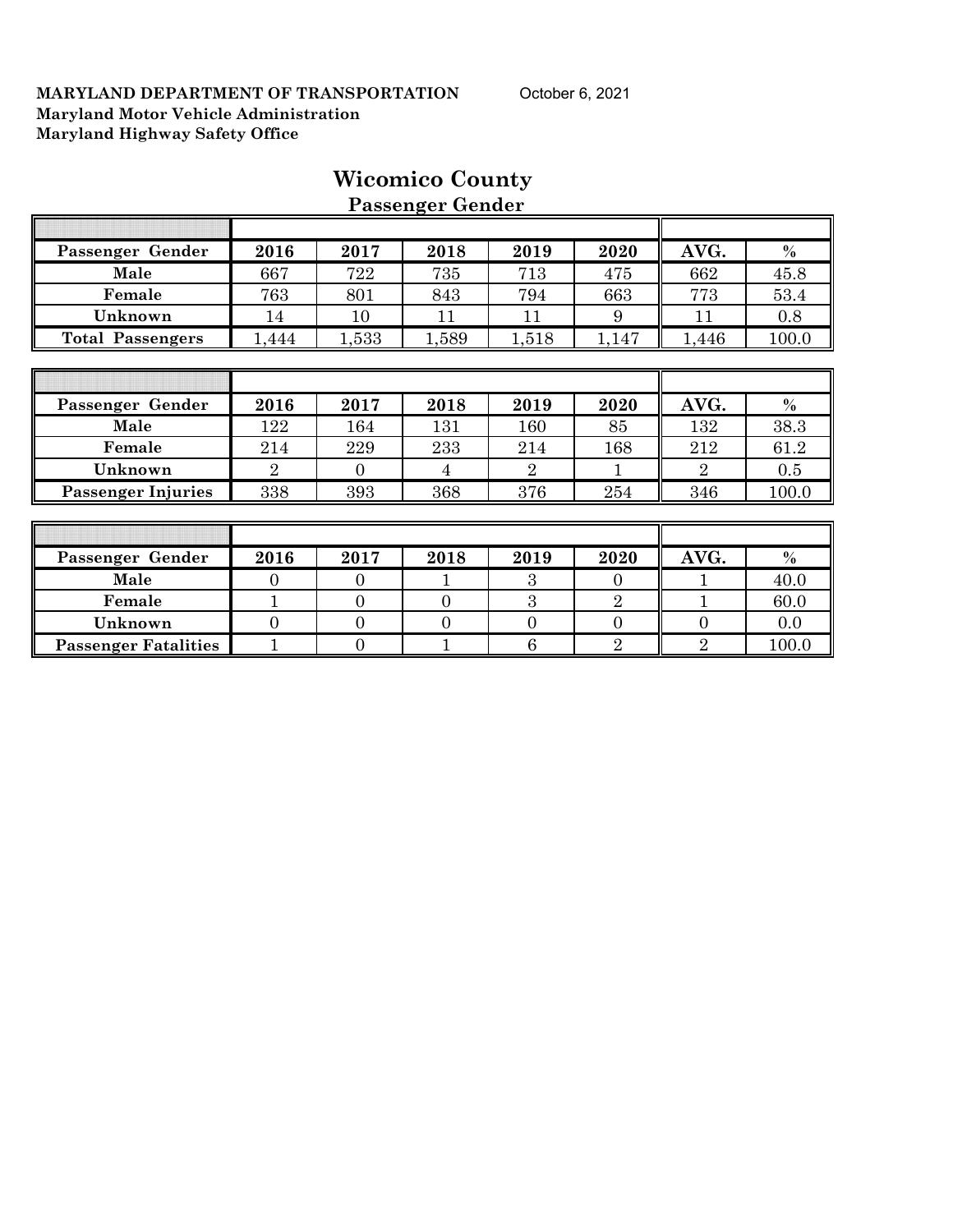#### **Wicomico County Passenger Safety Equipment Use**

| <b>Safety Equipment</b>                   | 2016             | 2017           | 2018             | 2019           | 2020           | AVG.                   | $\frac{0}{0}$        |
|-------------------------------------------|------------------|----------------|------------------|----------------|----------------|------------------------|----------------------|
| Not Applicable                            | 24               | 43             | 78               | 31             | 35             | 42                     | 2.9                  |
| None                                      | 148              | 121            | 123              | 137            | 57             | 117                    | 8.1                  |
| Lap belt only                             | 24               | 18             | 12               | 11             | $\overline{4}$ | 14                     | 1.0                  |
| Shoulder belt only                        | $\overline{5}$   | $\overline{7}$ | $\overline{2}$   | 8              | $\overline{2}$ | $\overline{5}$         | 0.3                  |
| Shoulder/Lap belt(s)                      | 1.027            | 1.108          | 1.173            | 1.102          | 863            | 1.055                  | 72.9                 |
| Child/Youth restraint                     | $\overline{0}$   | $\overline{0}$ | $\overline{0}$   | $\mathbf{0}$   | $\mathbf{0}$   | $\overline{0}$         | 0.0                  |
| Child restraint forward                   | 91               | 93             | 110              | 90             | 90             | 95                     | 6.6                  |
| Child restraint rear                      | 37               | 36             | 25               | 54             | 26             | 36                     | 2.5                  |
| <b>Booster</b> seat                       | 32               | 36             | 23               | 24             | 21             | 27                     | 1.9                  |
| Child restraint unk.                      | 13               | 17             | 16               | $\overline{4}$ | 6              | 11                     | 0.8                  |
| Mc/Bike helmet                            | $\overline{2}$   | $\overline{4}$ | $\mathbf{0}$     | 4              | $\mathbf{0}$   | $\overline{2}$         | 0.1                  |
| Mc/bike shield only                       | $\Omega$         | $\theta$       | $\theta$         | $\theta$       | $\theta$       | $\theta$               | 0.0                  |
| Mc/bike helmet & shield                   | 3                | $\Omega$       | 1                | $\overline{2}$ | 1              | 1                      | 0.1                  |
| Protective pads                           | $\overline{0}$   | $\overline{0}$ | $\overline{0}$   | $\overline{0}$ | $\overline{0}$ | $\overline{0}$         | 0.0                  |
| Reflective clothing                       | $\overline{0}$   | $\mathbf{0}$   | $\overline{2}$   | $\mathbf{0}$   | $\mathbf{0}$   | $\mathbf{0}$           | $_{0.0}$             |
| Lighting                                  | $\overline{0}$   | $\overline{0}$ | $\overline{0}$   | $\overline{0}$ | $\overline{0}$ | $\overline{0}$         | 0.0                  |
| Air bag only                              | $\theta$         | $\theta$       | $\theta$         | $\Omega$       | $\Omega$       | $\theta$               | 0.0                  |
| Air bag and belts                         | $\overline{0}$   | $\overline{0}$ | $\overline{0}$   | $\overline{0}$ | $\overline{0}$ | $\overline{0}$         | 0.0                  |
| Other                                     | 7                | $\overline{0}$ | 3                | 1              | 3              | 3                      | 0.2                  |
| Unknown                                   | 31               | 50             | $^{21}$          | 50             | 39             | 38                     | 2.6                  |
| <b>Total Passengers</b>                   | 1.444            | 1,533          | 1,589            | 1.518          | 1.147          | 1.446                  | 100.0                |
|                                           |                  |                |                  |                |                |                        |                      |
|                                           |                  |                |                  |                |                |                        |                      |
| <b>Safety Equipment</b><br>Not Applicable | 2016<br>$\Omega$ | 2017<br>3      | 2018<br>5        | 2019<br>3      | 2020<br>1      | AVG.<br>$\overline{2}$ | $\frac{0}{0}$<br>0.7 |
| None                                      | 21               | 25             | 29               | 21             | 23             | 24                     | 6.9                  |
| Lap belt only                             | 5                | 3              | 1                | $\overline{4}$ | $\Omega$       | 3                      | 0.8                  |
| Shoulder belt only                        | $\boldsymbol{0}$ | $\overline{4}$ | $\boldsymbol{0}$ | $\overline{2}$ | $\mathbf{1}$   | $\mathbf{1}$           | 0.4                  |
| Shoulder/Lap belt(s)                      | 267              | 305            | 290              | 284            | 191            | 267                    | 77.3                 |
| Child/Youth restraint                     | $\mathbf{0}$     | $\mathbf{0}$   | $\mathbf{0}$     | $\mathbf{0}$   | $\mathbf{0}$   | $\mathbf{0}$           | 0.0                  |
| Child restraint forward                   | 16               | 20             | 17               | 21             | 14             | 18                     | 5.1                  |
| Child restraint rear                      | 6                | $\overline{4}$ | 5                | 17             | 1              | 7                      | 1.9                  |
| <b>Booster</b> seat                       | 11               | 5              | 9                | $\overline{4}$ | 5              | 7                      | 2.0                  |
| Child restraint unk.                      | $\mathbf{1}$     | 3              | 5                | $\mathbf{1}$   | $\overline{2}$ | $\overline{2}$         | 0.7                  |
| Mc/Bike helmet                            | $\overline{2}$   | $\overline{4}$ | $\theta$         | $\overline{4}$ | $\overline{0}$ | $\overline{2}$         | 0.6                  |
| Mc/bike shield only                       | $\overline{0}$   | $\overline{0}$ | $\overline{0}$   | $\overline{0}$ | $\overline{0}$ | $\overline{0}$         | 0.0                  |
| Mc/bike helmet & shield                   | $\overline{2}$   | $\overline{0}$ | 1                | 1              | 1              | 1                      | 0.3                  |
| Protective pads                           | $\theta$         | $\theta$       | $\theta$         | $\theta$       | $\theta$       | $\theta$               | 0.0                  |
| Reflective clothing                       | $\overline{0}$   | $\overline{0}$ | $\overline{2}$   | $\overline{0}$ | $\overline{0}$ | $\overline{0}$         | 0.1                  |
| Lighting                                  | $\overline{0}$   | $\overline{0}$ | $\overline{0}$   | $\overline{0}$ | $\theta$       | $\theta$               | 0.0                  |
| Air bag only                              | $\overline{0}$   | $\overline{0}$ | $\overline{0}$   | $\mathbf{0}$   | $\mathbf{0}$   | $\overline{0}$         | 0.0                  |
| Air bag and belts                         | $\overline{0}$   | $\overline{0}$ | $\overline{0}$   | $\overline{0}$ | $\overline{0}$ | $\overline{0}$         | 0.0                  |
| Other                                     | $\overline{0}$   | $\overline{0}$ | $\theta$         | $\mathbf{0}$   | $\overline{0}$ | $\overline{0}$         | 0.0                  |
| Unknown                                   | $\overline{7}$   | 17             | $\overline{4}$   | 14             | 15             | 11                     | 3.3                  |
|                                           |                  |                |                  |                |                |                        |                      |
| <b>Passenger Injuries</b>                 | 338              | 393            | 368              | 376            | 254            | 346                    | 100.0                |
|                                           |                  |                |                  |                |                |                        |                      |

| <b>Safety Equipment</b>     | 2016     | 2017     | 2018     | 2019           | 2020           | AVG.           | $\frac{0}{0}$ |
|-----------------------------|----------|----------|----------|----------------|----------------|----------------|---------------|
| Not Applicable              | $\Omega$ | $\Omega$ | $\Omega$ | $\Omega$       | $\Omega$       | $\Omega$       | 0.0           |
| None                        | $\theta$ | $\Omega$ | $\Omega$ | 4              |                |                | 50.0          |
| Lap belt only               | $\Omega$ | $\Omega$ | $\Omega$ | $\Omega$       | $\Omega$       | $\Omega$       | 0.0           |
| Shoulder belt only          | $\Omega$ | $\Omega$ | $\Omega$ | $\Omega$       | $\Omega$       | $\Omega$       | 0.0           |
| Shoulder/Lap belt(s)        | 1        | $\Omega$ |          |                | $\Omega$       |                | 30.0          |
| Child/Youth restraint       | $\theta$ | 0        | $\Omega$ | $\theta$       | $\theta$       | $\theta$       | 0.0           |
| Child restraint forward     | $\Omega$ | $\Omega$ | $\Omega$ | $\Omega$       | $\Omega$       | $\Omega$       | 0.0           |
| Child restraint rear        | $\Omega$ | $\Omega$ | $\Omega$ | $\Omega$       | $\Omega$       | $\Omega$       | 0.0           |
| <b>Booster seat</b>         | $\theta$ | 0        | 0        | $\overline{0}$ | $\overline{0}$ | $\Omega$       | 0.0           |
| Child restraint unk.        | $\Omega$ | $\Omega$ | $\Omega$ | $\Omega$       | $\Omega$       | $\Omega$       | 0.0           |
| Mc/Bike helmet              | $\Omega$ | $\Omega$ | $\Omega$ | $\theta$       | $\theta$       | $\theta$       | 0.0           |
| Mc/bike shield only         | $\Omega$ | $\Omega$ | $\Omega$ | $\Omega$       | $\Omega$       | $\Omega$       | 0.0           |
| Mc/bike helmet & shield     | $\theta$ | $\Omega$ | $\Omega$ | 1              | $\Omega$       | $\Omega$       | 10.0          |
| Protective pads             | $\Omega$ | $\Omega$ | $\Omega$ | $\Omega$       | $\Omega$       | $\Omega$       | 0.0           |
| Reflective clothing         | $\Omega$ | $\Omega$ | $\Omega$ | $\Omega$       | $\Omega$       | $\Omega$       | 0.0           |
| Lighting                    | $\Omega$ | $\Omega$ | $\Omega$ | $\theta$       | $\Omega$       | $\Omega$       | 0.0           |
| Air bag only                | $\Omega$ | $\Omega$ | $\Omega$ | $\Omega$       | $\Omega$       | $\Omega$       | 0.0           |
| Air bag and belts           | $\Omega$ | $\Omega$ | $\Omega$ | $\Omega$       | $\Omega$       | $\Omega$       | 0.0           |
| Other                       | $\Omega$ | $\Omega$ | $\Omega$ | $\Omega$       | $\Omega$       | $\Omega$       | 0.0           |
| Unknown                     | $\Omega$ | $\Omega$ | $\Omega$ | $\Omega$       | 1              | $\Omega$       | 10.0          |
| <b>Passenger Fatalities</b> |          | 0        |          | 6              | $\overline{2}$ | $\overline{2}$ | 100.0         |

**Note: None & Air Bag are counted as no safety equipment in use.**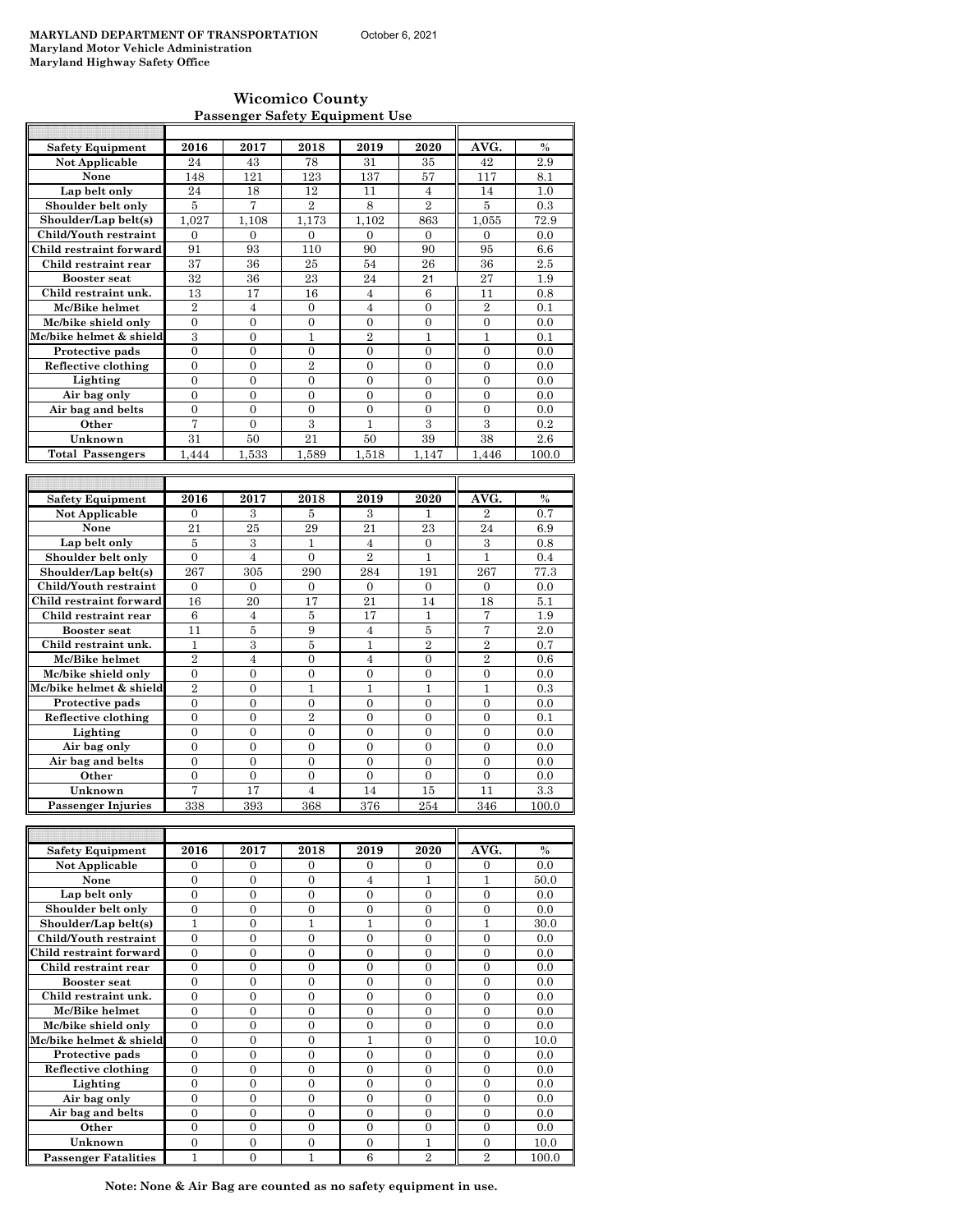### **Wicomico County Non-Motorist Age**

| Non-Motorist Age           | 2016           | 2017           | 2018           | 2019           | 2020           | AVG.           | $\%$  |
|----------------------------|----------------|----------------|----------------|----------------|----------------|----------------|-------|
| Under 5                    | 1              | 1              | $\overline{2}$ | $\overline{2}$ | 4              | $\overline{2}$ | 2.7   |
| $5-9$                      | 5              | $\overline{4}$ | 7              | 3              | $\overline{2}$ | $\overline{4}$ | 5.7   |
| $10 - 15$                  | 6              | 5              | 8              | $\overline{4}$ | $\overline{4}$ | 5              | 7.4   |
| $16 - 17$                  | 5              | $\mathbf{1}$   | $\overline{4}$ | $\mathbf{1}$   | $\overline{2}$ | 3              | 3.6   |
| $18 - 19$                  | 9              | 8              | 8              | 8              | 5              | 8              | 10.4  |
| $20 - 24$                  | 11             | 9              | 9              | 7              | 7              | 9              | 11.7  |
| $25 - 29$                  | 9              | 5              | 6              | 3              | 3              | 5              | 7.1   |
| $30 - 34$                  | 10             | $\overline{4}$ | $\overline{2}$ | $\overline{2}$ | 5              | 5              | 6.3   |
| $35 - 39$                  | 3              | 3              | 5              | 3              | 1              | 3              | 4.1   |
| $40 - 44$                  | 5              | $\overline{2}$ | $\overline{4}$ | 6              | $\overline{4}$ | $\overline{4}$ | 5.7   |
| $45 - 49$                  | 6              | $\overline{2}$ | 3              | $\Omega$       | $\overline{0}$ | $\overline{2}$ | 3.0   |
| $50 - 54$                  | $\overline{7}$ | 6              | 5              | 5              | 3              | 5              | 7.1   |
| $55 - 59$                  | 3              | 7              | 5              | $\overline{4}$ | 5              | 5              | 6.6   |
| $60 - 64$                  | 5              | 4              | 6              | 8              | $\overline{4}$ | 5              | 7.4   |
| $65 - 69$                  | $\overline{2}$ | 5              | 1              | 6              | 3              | 3              | 4.6   |
| $70 - 79$                  | $\overline{2}$ | 3              | 5              | $\overline{2}$ | 3              | 3              | 4.1   |
| $80 +$                     | $\overline{1}$ | 5              | 1              | $\overline{2}$ | $\mathbf{0}$   | $\overline{2}$ | 2.5   |
| Unknown                    | $\overline{0}$ | $\overline{0}$ | $\Omega$       | $\overline{0}$ | $\overline{0}$ | $\Omega$       | 0.0   |
| <b>Total Non-Motorists</b> | 90             | 74             | 81             | 66             | 55             | 73             | 100.0 |

| Non-Motorist Age   | 2016           | 2017           | 2018           | 2019           | 2020           | AVG.           | $\%$  |
|--------------------|----------------|----------------|----------------|----------------|----------------|----------------|-------|
| Under 5            | $\overline{0}$ | 1              | $\overline{2}$ | $\overline{0}$ | 1              | 1              | 1.4   |
| $5-9$              | 5              | 3              | 6              | $\mathbf{a}$   | $\overline{2}$ | $\overline{4}$ | 6.6   |
| $10 - 15$          | 6              | $\overline{4}$ | 6              | $\overline{4}$ | 3              | 5              | 8.0   |
| $16 - 17$          | $\overline{4}$ | $\mathbf{1}$   | $\overline{2}$ | $\mathbf{1}$   | 1              | $\overline{2}$ | 3.1   |
| $18 - 19$          | 6              | 8              | $\overline{7}$ | 7              | $\overline{4}$ | 6              | 11.2  |
| $20 - 24$          | 9              | 9              | 8              | 4              | 4              | 7              | 11.9  |
| $25 - 29$          | 9              | 5              | $\overline{4}$ | $\overline{2}$ | $\overline{2}$ | $\overline{4}$ | 7.7   |
| $30 - 34$          | 9              | 3              | $\overline{2}$ | 1              | $\overline{2}$ | 3              | 5.9   |
| $35 - 39$          | 3              | 3              | 5              | $\overline{2}$ | 1              | 3              | 4.9   |
| $40 - 44$          | 5              | $\mathbf{1}$   | 4              | 5              | $\overline{2}$ | 3              | 5.9   |
| $45 - 49$          | 6              | $\mathbf{1}$   | $\overline{2}$ | $\overline{0}$ | $\Omega$       | $\overline{2}$ | 3.1   |
| $50 - 54$          | 6              | 6              | 3              | $\overline{4}$ | $\overline{2}$ | $\overline{4}$ | 7.3   |
| $55 - 59$          | 3              | 6              | $\overline{4}$ | $\overline{2}$ | $\overline{4}$ | $\overline{4}$ | 6.6   |
| 64<br>$60 -$       | 5              | 3              | 6              | 6              | $\overline{2}$ | $\overline{4}$ | 7.7   |
| $65 - 69$          | 1              | $\overline{4}$ | 1              | $\overline{2}$ | 3              | $\overline{2}$ | 3.8   |
| $70 - 79$          | $\overline{2}$ | $\mathbf{1}$   | $\overline{4}$ | $\Omega$       | 1              | $\overline{2}$ | 2.8   |
| $80 +$             | $\mathbf{1}$   | 3              | $\mathbf{1}$   | $\mathbf{0}$   | $\mathbf{0}$   | $\mathbf{1}$   | 1.7   |
| Unknown            | $\Omega$       | $\theta$       | $\mathbf{0}$   | $\Omega$       | $\Omega$       | $\Omega$       | 0.0   |
| Inj. Non-Motorists | 80             | 62             | 67             | 43             | 34             | 57             | 100.0 |

| Non-Motorist Age             | 2016           | 2017           | 2018           | 2019           | 2020           | AVG.           | $\%$  |
|------------------------------|----------------|----------------|----------------|----------------|----------------|----------------|-------|
| Under 5                      | $\overline{0}$ | $\mathbf{0}$   | $\Omega$       | $\Omega$       | $\Omega$       | $\mathbf{0}$   | 0.0   |
| $5 - 9$                      | $\mathbf{0}$   | $\overline{0}$ | $\overline{0}$ | $\mathbf{0}$   | $\overline{0}$ | $\mathbf{0}$   | 0.0   |
| $10 - 15$                    | $\mathbf{0}$   | $\mathbf{1}$   | $\mathbf{0}$   | $\overline{0}$ | $\overline{0}$ | $\overline{0}$ | 11.1  |
| $16 - 17$                    | $\Omega$       | $\overline{0}$ | $\Omega$       | $\Omega$       | $\overline{0}$ | $\Omega$       | 0.0   |
| $18 - 19$                    | 1              | $\overline{0}$ | $\Omega$       | $\Omega$       | $\overline{0}$ | $\Omega$       | 11.1  |
| $20 - 24$                    | $\overline{0}$ | $\overline{0}$ | $\overline{0}$ | $\Omega$       | $\overline{0}$ | $\overline{0}$ | 0.0   |
| $25 - 29$                    | $\mathbf{0}$   | $\overline{0}$ | $\overline{0}$ | $\overline{0}$ | $\overline{0}$ | $\overline{0}$ | 0.0   |
| $30 - 34$                    | $\overline{0}$ | $\overline{0}$ | $\overline{0}$ | $\overline{0}$ | $\overline{0}$ | $\overline{0}$ | 0.0   |
| $35 - 39$                    | $\overline{0}$ | $\overline{0}$ | $\overline{0}$ | $\overline{0}$ | $\overline{0}$ | $\overline{0}$ | 0.0   |
| $40 - 44$                    | $\overline{0}$ | $\mathbf{1}$   | $\overline{0}$ | $\Omega$       | $\overline{0}$ | $\overline{0}$ | 11.1  |
| $45 - 49$                    | $\Omega$       | $\overline{0}$ | $\Omega$       | $\Omega$       | $\Omega$       | $\Omega$       | 0.0   |
| $50 - 54$                    | $\Omega$       | $\overline{0}$ | $\Omega$       | $\theta$       | $\overline{0}$ | $\Omega$       | 0.0   |
| $55 - 59$                    | $\overline{0}$ | $\mathbf{1}$   | $\overline{0}$ | $\mathbf{1}$   | $\overline{0}$ | $\overline{0}$ | 22.2  |
| $60 - 64$                    | $\overline{0}$ | $\overline{0}$ | $\overline{0}$ | $\mathbf{1}$   | $\overline{2}$ | $\mathbf{1}$   | 33.3  |
| $65 - 69$                    | $\overline{0}$ | $\overline{0}$ | $\overline{0}$ | $\overline{0}$ | $\overline{0}$ | $\overline{0}$ | 0.0   |
| $70 - 79$                    | $\Omega$       | $\overline{0}$ | $\Omega$       | $\mathbf{1}$   | $\Omega$       | $\Omega$       | 11.1  |
| $80 +$                       | $\mathbf{0}$   | $\overline{0}$ | $\Omega$       | $\mathbf{0}$   | $\overline{0}$ | $\overline{0}$ | 0.0   |
| Unknown                      | $\overline{0}$ | $\overline{0}$ | $\overline{0}$ | $\overline{0}$ | $\overline{0}$ | $\overline{0}$ | 0.0   |
| <b>Non-Motor. Fatalities</b> | $\mathbf{1}$   | 3              | $\overline{0}$ | 3              | $\overline{2}$ | $\overline{2}$ | 100.0 |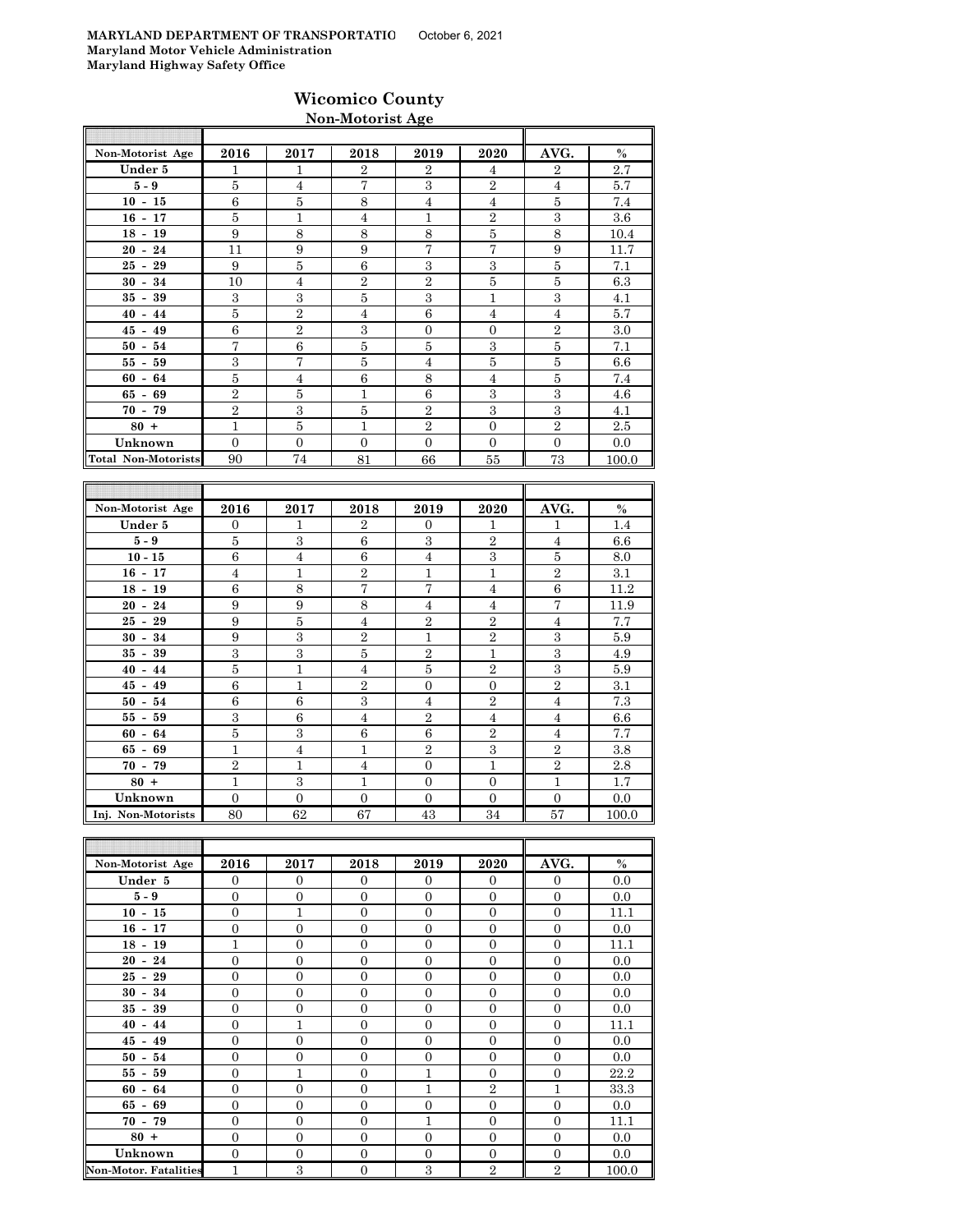$\overline{\phantom{a}}$ 

| Non-Motorist Gender          | 2016           | 2017           | 2018           | 2019           | 2020             | AVG.           | $\%$  |
|------------------------------|----------------|----------------|----------------|----------------|------------------|----------------|-------|
| Male                         | 57             | 53             | 53             | 47             | 35               | 49             | 66.9  |
| Female                       | 32             | 21             | 28             | 17             | 19               | 23             | 32.0  |
| Unknown                      | 1              | $\overline{0}$ | $\overline{0}$ | $\overline{2}$ | 1                | 1              | 1.1   |
| <b>Total Non-Motorists</b>   | 90             | 74             | 81             | 66             | 55               | 73             | 100.0 |
|                              |                |                |                |                |                  |                |       |
|                              |                |                |                |                |                  |                |       |
| Non-Motorist Gender          | 2016           | 2017           | 2018           | 2019           | 2020             | AVG.           | $\%$  |
| Male                         | 55             | 46             | 44             | 29             | 22               | 39             | 68.5  |
| Female                       | 25             | 16             | 23             | 14             | 12               | 18             | 31.5  |
| Unknown                      | $\overline{0}$ | $\overline{0}$ | $\overline{0}$ | $\theta$       | $\boldsymbol{0}$ | $\overline{0}$ | 0.0   |
| <b>Non-Motorist Injuries</b> | 80             | 62             | 67             | 43             | 34               | 57             | 100.0 |
|                              |                |                |                |                |                  |                |       |
|                              |                |                |                |                |                  |                |       |
| Non-Motorist Gender          | 2016           | 2017           | 2018           | 2019           | 2020             | AVG.           | $\%$  |
| Male                         | 1              | $\overline{2}$ | $\Omega$       |                | $\overline{2}$   |                | 66.7  |
| Female                       | $\overline{0}$ |                | 0              | $\overline{2}$ | $\overline{0}$   |                | 33.3  |

**Unknown** 0 0 0 0 0 0 0.0 **Non-Motorist Fatalities** 1 3 0 3 2 2 100.0

## **Wicomico County**

 $\overline{\mathbb{I}}$ 

╗

## **Non-Motorist Gender**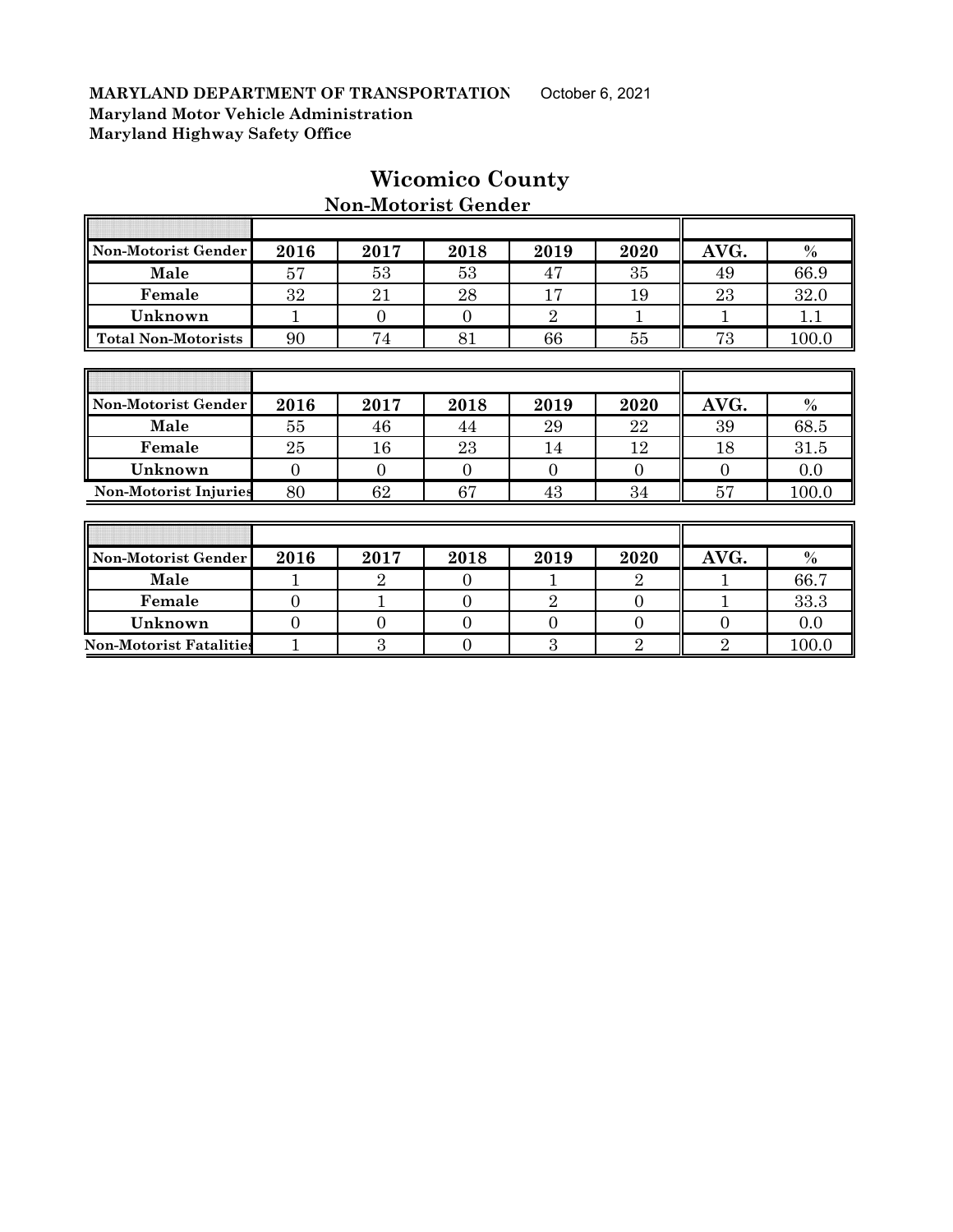### **Wicomico County Non-Motorist Location**

| <b>Non-Motorist Location</b>     | 2016             | 2017             | 2018             | 2019             | 2020             | AVG.             | $\frac{0}{0}$ |
|----------------------------------|------------------|------------------|------------------|------------------|------------------|------------------|---------------|
| Not App.                         | 3                | $\overline{2}$   | 1                | 11               | $\overline{2}$   | 4                | 5.2           |
| Shoulder                         | 8                | 4                | 6                | 7                | 7                | 6                | 8.7           |
| Curb                             | 1                | 1                | 1                | $\overline{2}$   | 1                | 1                | 1.6           |
| Sidewalk                         | 3                | 1                | 6                | $\overline{2}$   | $\overline{2}$   | 3                | 3.8           |
| <b>Outside Right of Way</b>      | 4                | 1                | $\overline{2}$   | $\mathbf{1}$     | $\overline{0}$   | $\overline{2}$   | 2.2           |
| On Rd. at Crosswalk              | 6                | 7                | 6                | 7                | 1                | 5                | 7.4           |
| On Rd. Not at Cross.             | 25               | 22               | 32               | 15               | 15               | 22               | 29.8          |
| In School Bus Zone               | $\overline{0}$   | $\mathbf{0}$     | $\mathbf{0}$     | $\overline{0}$   | $\overline{0}$   | $\mathbf{0}$     | 0.0           |
| In Bikeway                       | 1                | $\mathbf{1}$     | $\overline{2}$   | $\mathbf{1}$     | $\overline{0}$   | 1                | 1.4           |
| <b>At Inter Marked Crosswal</b>  | 1                | 3                | 3                | $\mathbf{1}$     | 1                | $\overline{2}$   | 2.5           |
| <b>At Inter No Crosswalk</b>     | 6                | 7                | 5                | 3                | 7                | 6                | 7.7           |
| <b>Driveway Access</b>           | 1                | 1                | $\overline{0}$   | $\overline{0}$   | $\overline{0}$   | $\overline{0}$   | 0.5           |
| Median                           | $\mathbf{1}$     | 1                | $\overline{0}$   | $\overline{0}$   | $\overline{0}$   | $\overline{0}$   | 0.5           |
| Island                           | $\overline{0}$   | $\overline{0}$   | $\overline{0}$   | $\overline{0}$   | $\overline{0}$   | $\overline{0}$   | 0.0           |
| <b>Shared Use Path or Trails</b> | $\overline{0}$   | 1                | $\overline{0}$   | $\overline{0}$   | $\overline{0}$   | $\overline{0}$   | 0.3           |
|                                  | 6                | 3                | 3                | 3                | 7                |                  |               |
| <b>Inside Building</b>           |                  |                  |                  |                  |                  | 4                | 6.0           |
| Midblock Marked Crosswa          | $\overline{0}$   | $\mathbf{0}$     | $\mathbf{0}$     | $\overline{0}$   | $\mathbf{0}$     | $\overline{0}$   | 0.0           |
| Other/Unk.                       | 24               | 19               | 14               | 13               | 12               | 16               | 22.4          |
| <b>Total Non-Motorists</b>       | 90               | 74               | 81               | 66               | 55               | 73               | 100.0         |
|                                  |                  |                  |                  |                  |                  |                  |               |
|                                  |                  |                  |                  |                  |                  |                  |               |
| <b>Non-Motorist Location</b>     | 2016             | 2017             | 2018             | 2019             | 2020             | AVG.             | $\%$          |
| Not App.                         | 0                | $\overline{2}$   | $\mathbf{0}$     | $\overline{2}$   | $\overline{0}$   | 1                | 1.4           |
| Shoulder                         | 7                | 3                | 5                | 6                | 6                | 5                | 9.4           |
| Curb                             | 1                | 1                | $\mathbf{1}$     | $\overline{2}$   | 1                | 1                | 2.1           |
| Sidewalk                         | 3                | $\mathbf{1}$     | $\overline{4}$   | $\overline{2}$   | $\overline{0}$   | $\overline{2}$   | 3.5           |
| <b>Outside Right of Way</b>      | 4                | 1                | $\overline{2}$   | $\overline{0}$   | $\overline{0}$   | $\mathbf{1}$     | 2.4           |
| On Rd. at Crosswalk              | 6                | 7                | 6                | 5                | $\overline{0}$   | 5                | 8.4           |
| On Rd. Not at Cross.             | 24               | 20               | 31               | 12               | 13               | 20               | 35.0          |
| In School Bus Zone               | $\overline{0}$   | $\overline{0}$   | $\mathbf{0}$     | $\overline{0}$   | $\mathbf{0}$     | $\overline{0}$   | 0.0           |
| In Bikeway                       | 1                | 1                | 1                | $\mathbf{1}$     | $\overline{0}$   | 1                | 1.4           |
| Inter Marked Crosswalk           | 1                | $\overline{2}$   | 3                | $\overline{0}$   | $\mathbf{0}$     | 1                | 2.1           |
| <b>At Inters No Crosswalk</b>    | $\,6$            | 6                | $\mathbf{1}$     | 3                | $\overline{4}$   | $\overline{4}$   | 7.0           |
| <b>Driveway Access</b>           | 1                | 1                | $\mathbf{0}$     | $\overline{0}$   | $\overline{0}$   | 0                | 0.7           |
| Median                           | 1                | 1                | $\mathbf{0}$     | $\boldsymbol{0}$ | $\overline{0}$   | 0                | 0.7           |
| Island                           | $\overline{0}$   | $\overline{0}$   | $\overline{0}$   | $\overline{0}$   | $\overline{0}$   | $\overline{0}$   | 0.0           |
| <b>Shared Use Path or Trails</b> | $\overline{0}$   | 1                | $\mathbf{0}$     | $\overline{0}$   | $\overline{0}$   | $\overline{0}$   | 0.3           |
| <b>Inside Building</b>           | 4                | 1                | 1                | $\overline{2}$   | $\overline{0}$   | $\sqrt{2}$       | 2.8           |
| Midblock Marked Crosswa          | $\overline{0}$   | $\overline{0}$   | $\overline{0}$   | $\overline{0}$   | $\overline{0}$   | $\overline{0}$   | 0.0           |
| Other/Unk.                       | 21               | 14               | 12               | 8                | 10               | 13               | 22.7          |
| <b>Injured Non-Motorists</b>     | 80               | 62               | 67               | 43               | 34               | 57               | 100.0         |
|                                  |                  |                  |                  |                  |                  |                  |               |
|                                  |                  |                  |                  |                  |                  |                  |               |
| Non-Motorist Location            | 2016             | 2017             | 2018             | 2019             | 2020             | AVG.             | $\%$          |
| Not App.                         | $\overline{0}$   | $\mathbf{0}$     | $\overline{0}$   | $\overline{0}$   | $\overline{0}$   | $\mathbf{0}$     | 0.0           |
| Shoulder                         | $\mathbf{1}$     | $\overline{0}$   | $\overline{0}$   | $\mathbf{1}$     | 1                | $\mathbf{1}$     | 33.3          |
| Curb                             | $\boldsymbol{0}$ | $\boldsymbol{0}$ | $\overline{0}$   | 0                | $\boldsymbol{0}$ | $\boldsymbol{0}$ | 0.0           |
| Sidewalk                         | $\overline{0}$   | $\mathbf{0}$     | $\overline{0}$   | $\overline{0}$   | $\mathbf{0}$     | $\mathbf{0}$     |               |
| <b>Outside Right of Way</b>      | $\boldsymbol{0}$ | $\boldsymbol{0}$ | $\boldsymbol{0}$ | $\boldsymbol{0}$ | $\boldsymbol{0}$ | $\boldsymbol{0}$ | 0.0<br>0.0    |
|                                  |                  |                  |                  |                  |                  |                  |               |
| On Rd. at Crosswalk              | $\boldsymbol{0}$ | $\boldsymbol{0}$ | $\boldsymbol{0}$ | $\boldsymbol{0}$ | $\boldsymbol{0}$ | $\boldsymbol{0}$ | 0.0           |
| On Rd. Not at Cross.             | $\boldsymbol{0}$ | $\mathbf{1}$     | $\overline{0}$   | $\overline{2}$   | $\overline{0}$   | $\mathbf{1}$     | 33.3          |
| In School Bus Zone               | $\boldsymbol{0}$ | $\mathbf{0}$     | $\mathbf{0}$     | $\overline{0}$   | $\overline{0}$   | $\boldsymbol{0}$ | 0.0           |
| In Bikeway                       | $\overline{0}$   | $\boldsymbol{0}$ | $\mathbf{0}$     | $\overline{0}$   | $\overline{0}$   | $\mathbf{0}$     | 0.0           |
| <b>Inters Marked Crosswall</b>   | $\boldsymbol{0}$ | $\mathbf{1}$     | $\mathbf{0}$     | $\overline{0}$   | $\boldsymbol{0}$ | $\boldsymbol{0}$ | 11.1          |
| <b>At Inters No Crosswalk</b>    | $\mathbf{0}$     | $\boldsymbol{0}$ | $\overline{0}$   | $\overline{0}$   | $\mathbf{1}$     | $\mathbf{0}$     | 11.1          |
| <b>Driveway Access</b>           | $\boldsymbol{0}$ | $\boldsymbol{0}$ | $\boldsymbol{0}$ | $\boldsymbol{0}$ | $\boldsymbol{0}$ | $\boldsymbol{0}$ | 0.0           |
| Median                           | $\boldsymbol{0}$ | $\mathbf{0}$     | $\overline{0}$   | 0                | $\boldsymbol{0}$ | $\mathbf{0}$     | 0.0           |
| Island                           | $\boldsymbol{0}$ | $\boldsymbol{0}$ | $\overline{0}$   | $\overline{0}$   | $\mathbf{0}$     | 0                | $0.0\,$       |
| <b>Shared Use Path or Trails</b> | $\boldsymbol{0}$ | $\boldsymbol{0}$ | $\overline{0}$   | $\boldsymbol{0}$ | $\boldsymbol{0}$ | $\boldsymbol{0}$ | 0.0           |

**Inside Building** 0 0 0 0 0 0 0.0

**Other/Unk.** 0 1 1 0 0 0 0 11.1 **Non-Motorist Fatalities** 1 3 0 3 2 2 100.0

**Midblock Marked Crosswa** 0 0 0 0 0 0 0 0